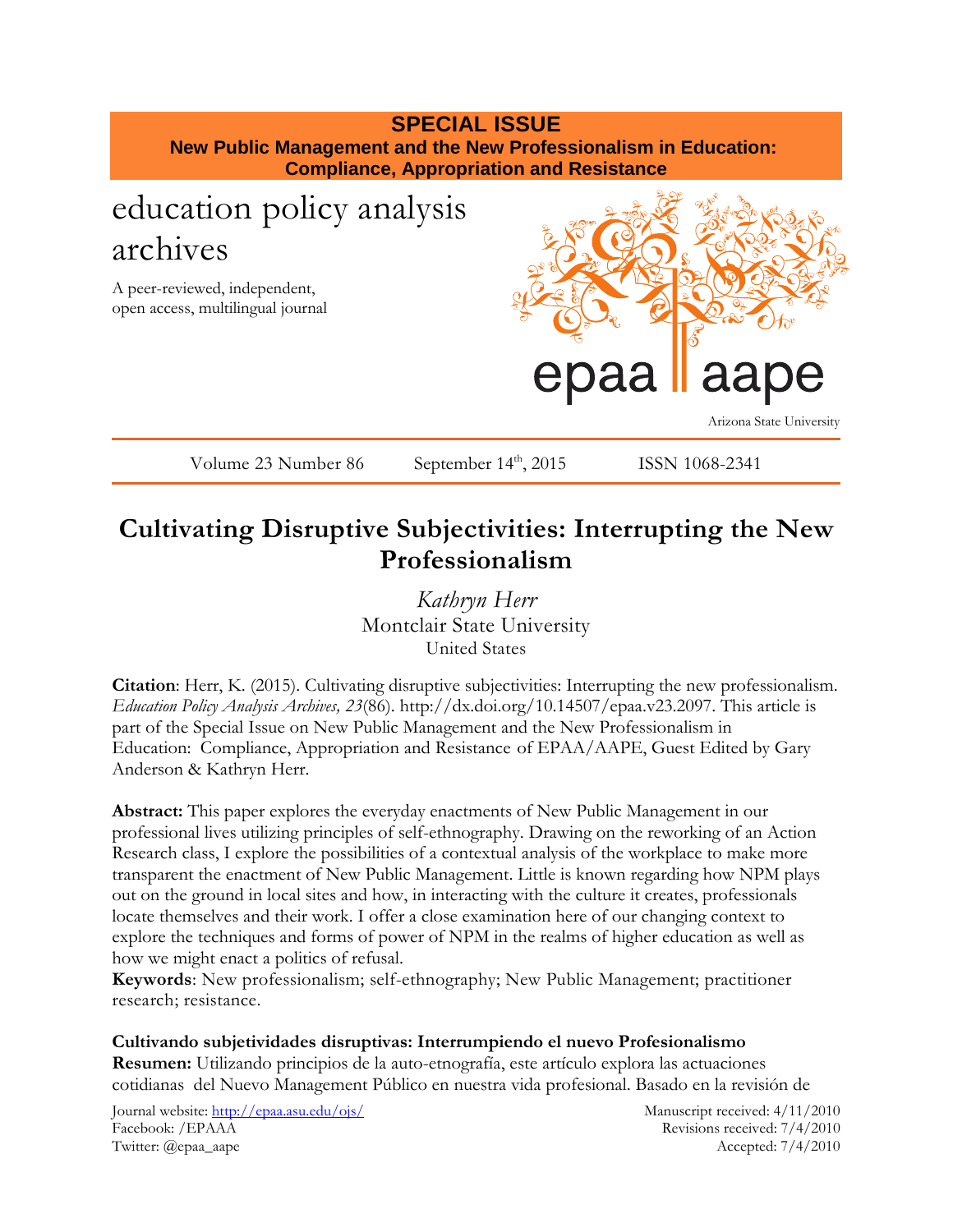una clase de investigación acción, exploro las posibilidades de un análisis contextual del lugar de trabajo para hacer mas transparente los procesos cotidianos de la nueva gestión pública . Se conoce poco sobre cómo el NMP se manifiesta en sitios locales y cómo, interactuando con la cultura que crea, como los profesionales se ubican a sí mismos y a su trabajo. Ofrezco un análisis cercano de nuestro contexto cambiante para investigar las técnicas y formas de poder de Nuevo Management Público en las universidades y cómo podríamos participar en una política de resistencia. **Palabras-clave:** Nuevo management público; auto-etnografía; investigación-acción; resistencia.

#### **Cultivando subjetividades perturbadoras: Interrompendo o Novo Profissionalismo**

**Resumo:** Usando princípios da auto-etnografia, este artigo explora as ações diárias da Nova Gestão Pública em nossas vidas profissionais. Com base na análise de uma classe sobre pesquisaparticipativa, explorei as possibilidades de uma análise contextual do local de trabalho para tornar mais transparentes os processos diários de Nova Gestão Pública. Pouco se sabe sobre a forma como a Nova Gestão Pública se manifesta localmente e como interage com a cultura que cria, como os profissionais se entendem e entendem o trabalho. Eu ofereço uma análise detalhada da nossa mudança para investigar as técnicas e formas de poder da Nova Gestão Pública nas universidades e como podemos participar de uma política de resistência.

**Palavras-chave:** Novo management público; auto-etnografia; pesquisa-ação; resistência.

## **Cultivando subjetividades disruptivas: Introduction**

A small group of faculty gathers to rework our action research class in the face of changes in the Educational Leadership program, one of the programs that the class typically serves. It was now scheduled to be 7 ½ weeks and online, rather than the full semester, face-to-face class we usually offer. We muse together how to maintain the integrity of the action research aims and processes in this truncated version…What does abbreviated action research look like? Does it still look like action research?<sup>[1](#page-1-0)</sup>

This paper explores the everyday events occurring in institutional life as we go about our professional lives. I make the case that the New Public Management (NPM) insinuates itself into our work lives in ways that seem barely worth noticing or resisting but rapidly become the new commonsense. For example, many universities quickly moved to large online and fast-track renderings of their programs, so much so that this is no longer "news" and has become fairly common place. Yet a close examination during this window of awareness of these types of major shifts in university practices can bring us inside practices of neoliberalism and the un/intended reworking of professional identities and practices presented via these changes.

Trying on practices of critical vigilance (Ball & Olmedo, 2013) and drawing on the reworking of an Action Research class as fodder for what Alvesson (2003) terms a self-ethnography, I explore the possibilities of a contextual analysis of our work sites to make more transparent the enactment of NPM. By NPM I refer to goals and practices imported into the public realm from the private sector characterized by competition, entrepreneurialism, measures of performance and output controls, to name just a few examples (Evetts, 2009). We know little of how NPM plays out on the

<span id="page-1-0"></span> <sup>1</sup> Throughout this paper I narrate the experiences of a small group of faculty who teach action research courses in our department. I move between singular and plural voice to reflect that I am part of this small group but that the self-ethnography offered here is of my own crafting.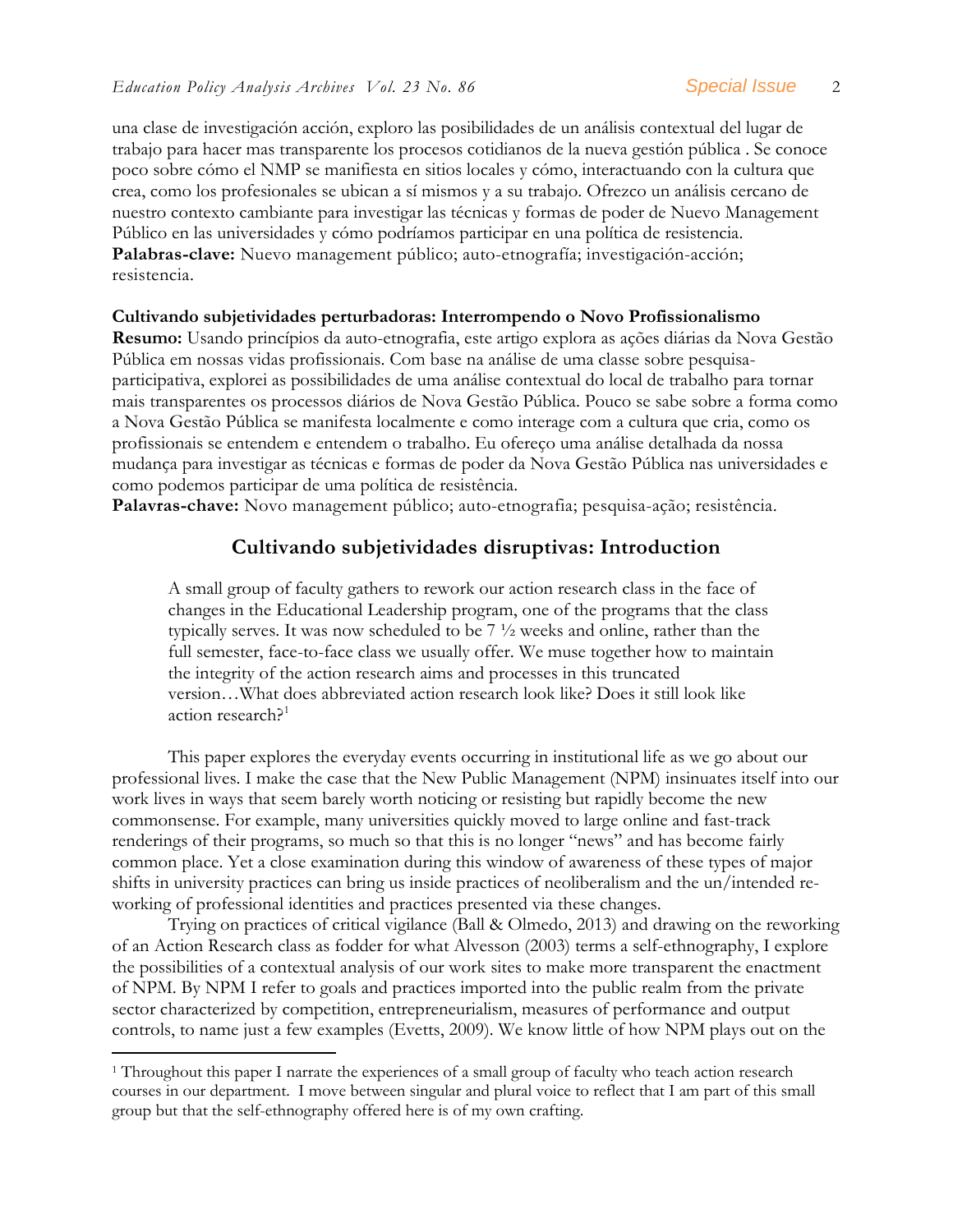ground in local sites and how, in interacting with the culture it creates, professionals locate themselves and their work. I take up the attempts to reengineer our professional identities via the interplay between education professors, curriculum, and the re-creation of our professional work world as well as its aims.

In this case, a colleague and I began by exploring our own teaching of action research for cohorts of graduate students in an educational leadership program. But as we quickly came to understand, we had cast our research aims too narrowly. Our experience was taking place within a larger arena of change and in this sense the paper gives testimony to Ball & Olmedo's (2013) observational warning that neoliberalism is both "out there" and "in here." What began as an action research project to study our teaching of the course evolved to consider the larger aims of the New Public Management (NPM)–-in part, the contested reworking of professional identities via changing expectations, structures and, ultimately, the curriculum. Over a period of several years, we worked to analyze the pressures being put on the class and then once it was replaced with one within the Educational Leadership program, I returned to our experiences to re-examine them for further understanding. The Action Research course came under particular scrutiny in that much of what it promises puts it at odds with the aims of the discourse of educational leadership espoused via NPM (Hall, 2013). Eventually the course came to be considered "disruptive" to the larger task of preparing professionals to seamlessly enter current constructions of schooling and was replaced.

I offer a close examination here of the changing context less to demonstrate struggles with or against a particular institution but rather to explore the techniques and forms of power of new public managerialism as they play out in the realms of higher education (Ball & Olmedo, 2013). I suggest that these types of tools are instrumental in implementing a neoliberal agenda, which, I believe, will be recognizable to many others as realities or tensions in their own settings. I also explore how to go about this process of recognition, building off of Alvesson's (2003) notions of a "close study," that is, how to interrogate our professional contexts as we work within them.

 Over a decade ago, Reed (2002) predicted that managerialism had the potential to radically transform the material, experiential and social reality of life within the university. Many of us in higher education are currently living in the realities of that forecast and recognize our experiences as similar to those that our K-12 colleagues have been immersed in for some time. As Ball & Olmedo (2013) observe, "We are…very aware that these are not 'their' struggles, they are also 'our' struggles" (p. 86). This sense of congruence of the changes at multiple levels of the educational enterprise system is important to the case I make here of the effects of the larger neoliberal enterprise on our teaching context. In his discussion of teacher education and notions of a "new professionalism" for teachers, Zeichner (2010) observes that the "same ideas have entered university education where our role is to ensure that teachers"--and, I would suggest, those who are preparing to be educational administrators-–"are prepared to assume their limited roles as educational clerks who are not to exercise their judgment…" in their various school roles (p. 1545). The goals of our classroom teaching are being called into question and are potentially recast from the preparation of educators to exercise and execute their professional judgment informed by inquiry to one of shaping professionals who will enter schools prepared to be compliant "managed professionals" (Rhoades, 1998). As university professors, the question became one of resisting attempts at this same kind of reworking of our own professional identities, designed as Rhoades (1998) points out, for ease of command and a subordination of our own values to those of the entrepreneurial university.

#### **Redefining the Public Sector and Ourselves**

Ward (2011) observes that, historically, public professionals such as professors and teachers were fairly immune to the intrusion of managers and managerialism into their work lives. Educators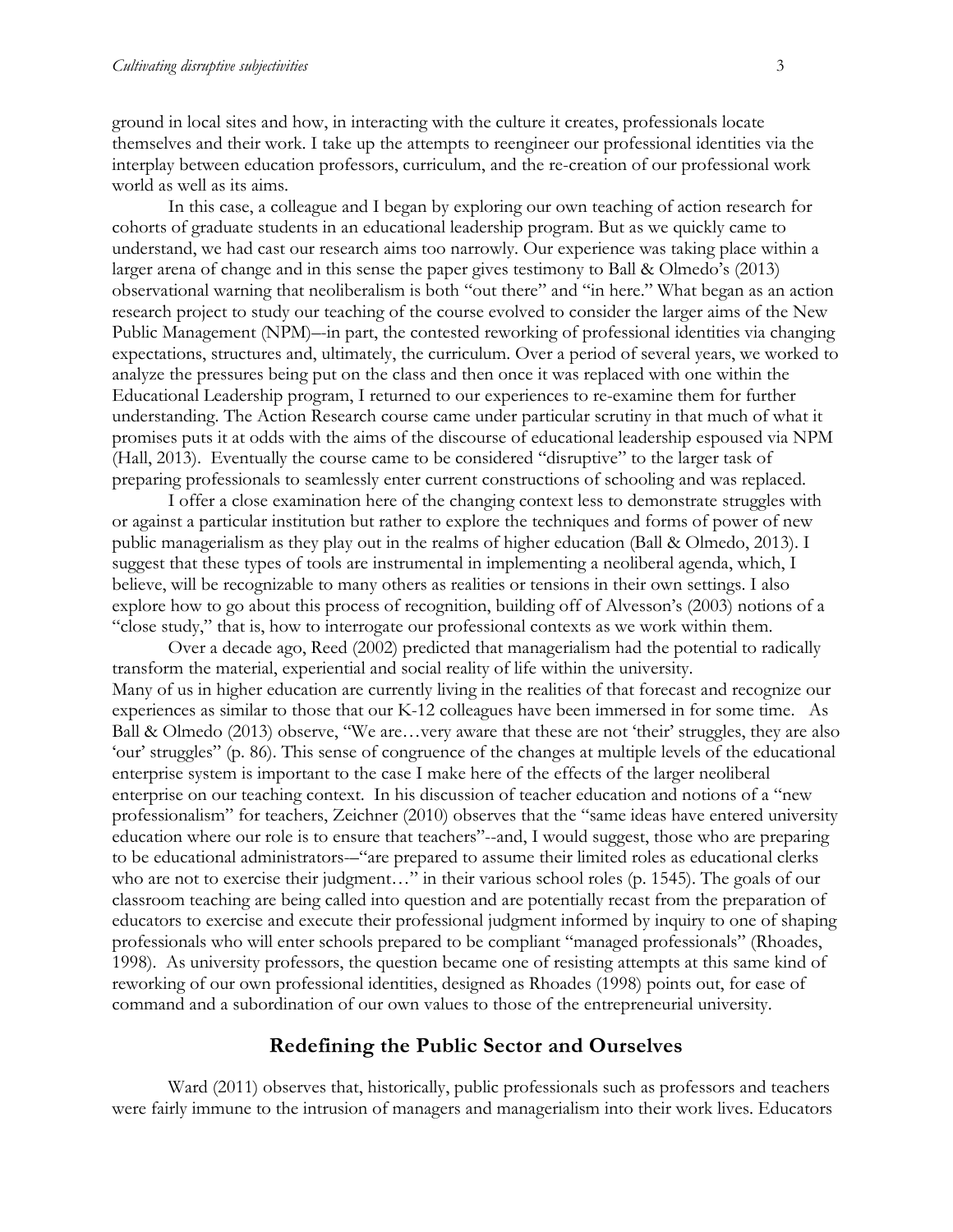were viewed as capable of directing their own work performance and autonomy was seen as "necessary for creating the integrity of professional work and the motivation and creativity of professional workers" (Ward, 2011, pp. 209-210). At one time vibrant unions and professional organizations offered additional layers of insulation from managerial oversight through legal protections and the cultivation of respect for various public professions. Public service fields expected a kind of moral commitment from their workers and self-selection into fields such as education assumed an ethical commitment and dedication reflective of a sense of calling that many brought to public service.

But Ward documents a shift over the past few decades whereby the "bottom line economic rationality of the marketplace" has been brought into the public sector (2011, p. 206). With the creation of a more entrepreneurial environment, employment is based on staying competitive, both individually and as an organization. In education, non-university based programs in teacher and administrator preparation offer fast-tracks to the classroom or principalship, offering what Zeichner (2010) terms a "technicist" lens on these roles. But universities eye these emerging programs with a view toward the market share the competitors potentially pull from them. This view of the competition is coupled with a growing perception that public institutions have absorbed a large share of public resources but do not necessarily have quality "products" to show for this investment.

To motivate public servants to work to their optimum, systems of rewards and sanctions are put into place. For example, those working in public education have seen the intertwining of student test data with teachers' evaluations, holding teachers "accountable" via data created and collected for other purposes. While this critique is well-known, it has not halted the penalties that teachers face– being placed on probation, loss of tenure, etc.–-for what is seen as an individual failure, in this case, "poor" teaching. University programs in teacher and leadership education face being held "accountable" for the performance of their graduates and the way they and their schools perform on these measures, invoking an image of management and surveillance via "six degrees of separation" (Fuller & Hollingsworth, 2014; Knight et al., 2012).

A close observation of NPM allows for the delineation of varying but generally agreed upon management goals and practices drawn from the private sector and now imported into the public realm (Evetts, 2009). The result is a concern for more explicit and measurable standards of performance, pre-set output measures, and enhanced competition. Educators at all levels of educational work are immersed in the increasing demands of systems of accountability and competition. At the k-12 level this involves measures such as state testing, school "report cards" and rankings, and new forms of performance evaluations. In academe similar aims are accomplished via tabulating and publicizing the amount of grant monies awarded, the types and nature of research products produced and marketed, and/or the numbers of students taught per semester per individual faculty member toward a threshold number that ensures they are reaching "enough" students. These demands are couched within a discourse of economic efficiency and a questioning eye or nudge toward being sure that faculty "earn their keep."

Professional practices of self-and peer-review are eclipsed as faculty attention is redirected to external accountability systems. Time is increasingly given over to producing the documentation of performativity (Ball, 2003). While experiencing job intensification, the work is less gratifying and more alienating (Chandler, Barry, & Clark, 2002). Trust no longer links the professional to the workplace, but rather mechanisms of accountability designed to demonstrate that the worker is doing her job (Ward, 2011). In essence faculty are being "re-worked." "As in industry, the price of worship at the altar of efficiency is the alienation of the worker from his work..." (Kliebard, 1975, cited in Au, 2011, p. 25). Those who have been educators for some time struggle to recognize themselves and the work they originally set out to do as public servants. Those newer to education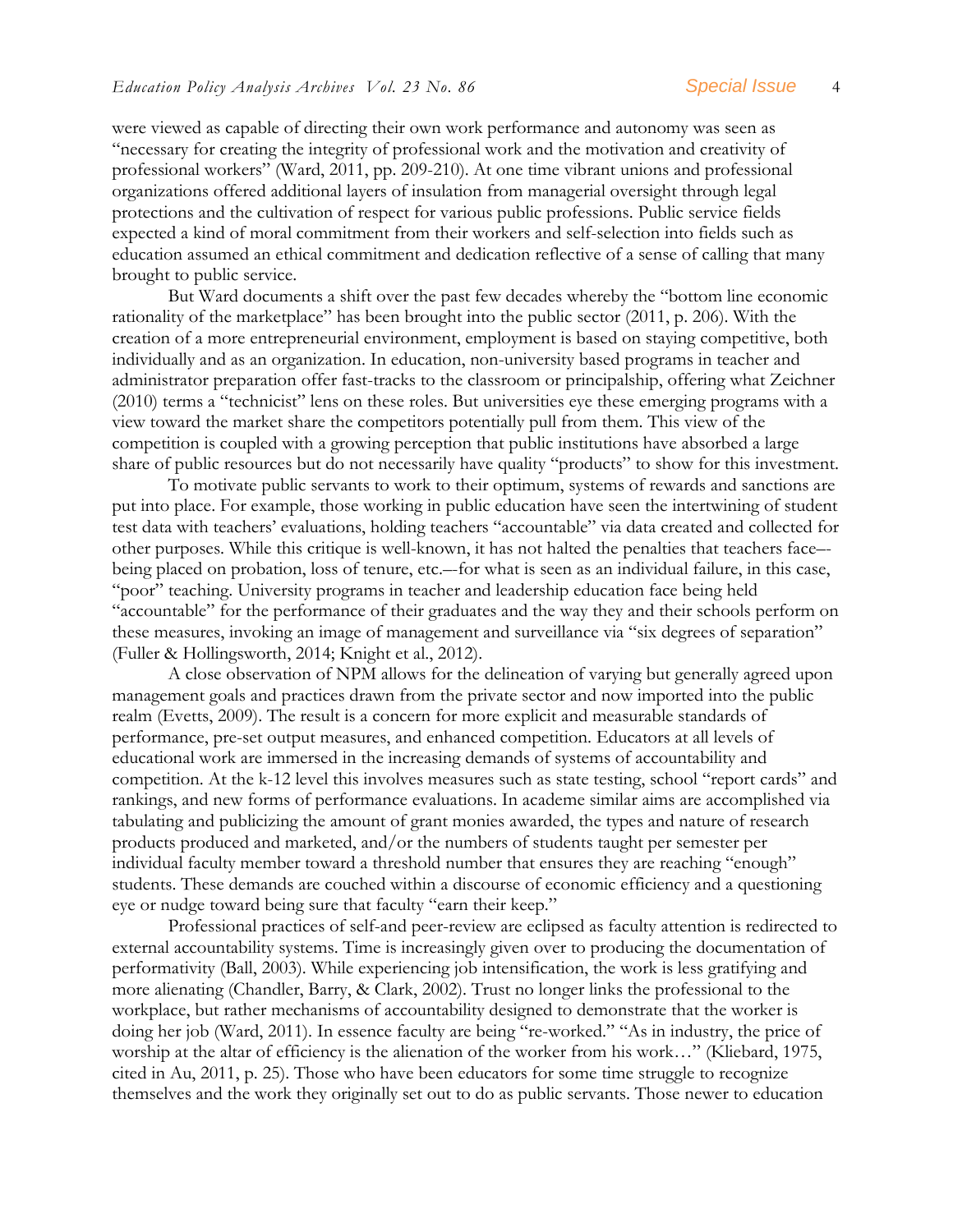may simply accept the current environment as the way things work and what must be done to be rewarded with tenure.

This promotion of new professional subjectivities is seen by many as the real threat of NPM (Thomas & Davies, 2002). Citing work by du Gay (1996) Thomas and Davies (2002) argue that NPM is "an identity project," striking at the heart of academic professionalism, increasing management's power and reducing professional autonomy. Essentially these shifts in the workplace serve as mechanisms for reforming teachers, scholars and researchers, changing what it means to be a teacher and producing new kinds of teacher subjects (Ball, 2003). As Ball (2003) observes, current reforms do not simply change what we as educators do, it changes who we are.

But, as Hall, Gunter & Bragg (2013) point out there is an interactive process whereby seeking to actively change the professional identities of public service employees is part of a wider agenda to "re-model" schools as well. To foster the changing of professional identities of school personnel and the re-modeled school, higher education is actively being reconstructed on multiple levels in keeping with a neoliberal agenda. A case in point is Wisconsin Governor Scott Walker's recent proposal to cut \$300 million over the next two years to the University of Wisconsin's budget and realign the university mission statement toward preparation of the workforce. With an eye on his presidential run, it is believed that Walker had a larger audience in mind. He communicated a view popular with many conservatives: "that state universities have become elite bastions of liberal academics that do not prepare students for work and are a burden on taxpayers" (Bosman, 2015, p. A13). But Giroux (2002) makes the case that, in contrast to Walker's vision, higher education has a long history of educating citizens who can sustain and nurture public spheres that sustain democratic life. Slaughter (2001, cited in Giroux, 2002) points out that professors have long seen as their task the creation of "a space between capital and labor where [they] could support a common intellectual project directed toward the public good" (p. 432). Needless to say this stance puts the historical work of education at odds with those who would link our nation's place in the global economy with a focused educational system that produces a workforce ready to meet the demands of the competitive global market (Cochran-Smith & Lytle, 2009)

#### **The Role of Educational Leaders**

As with the work of educators overall the tasks set before educational administrators reflect the values and conditions of the "new economy of schooling" (Anderson, 2009). Cohen (2014) observes that school leaders' time is increasingly focused on meeting the demands of accountability and competition: for example, state testing, school rankings, standardized and audited curricula, new forms of performance evaluation. But while educational leaders at the school level are increasingly immersed in accountability measures, their overall role in the implementation of new public management reforms is much broader. Hall (2013) describes them as "acting in part at least as local carriers of NPM," being "used in order to secure the compliance" of those working within their schools (p. 269). They are tasked with creating and carrying out practices that ease the adaptation of their teachers to the new circumstances in which they find themselves (Hall, 2013). In this role, principals are essential in the creation of the new professional subjectivities of those who work under their guidance and authority.

A principal's ability to persuade those in her building to work on meeting state performance targets, even if both the principal and the teachers perceive them as misguided or unreasonable, may mean the difference between retaining or losing the leadership position she currently occupies (Cohen, 2014). But in communicating current policy requirements to their staff, principals "unwittingly circulate a particular set of discourses associated with the conservative restoration in their schools and communities" (Ylimaki, 2012, p. 307) and further frame the way that teachers see their work. Anderson (2009) points out that it is not only what administrators are required to do,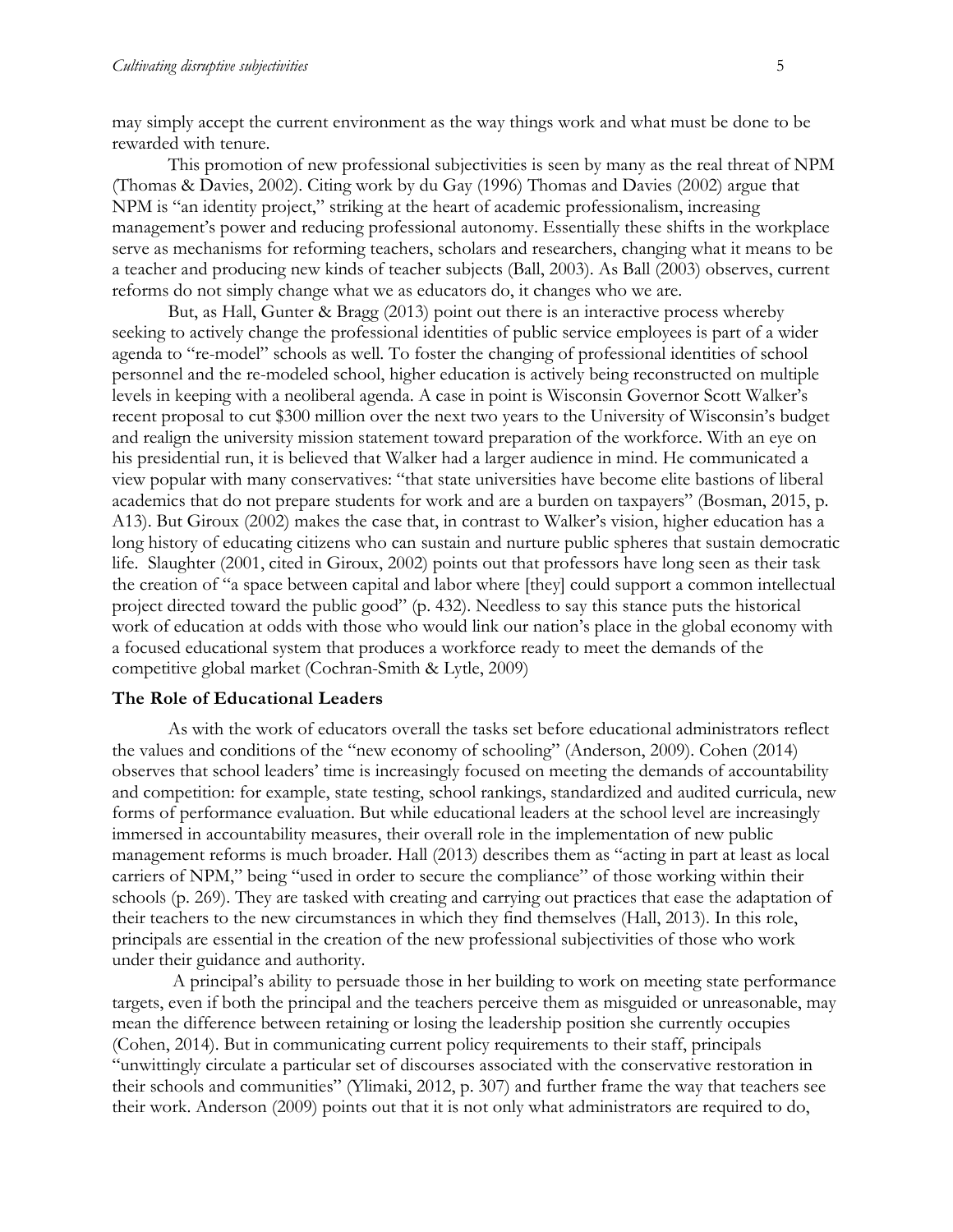tasks which they may not believe in, but also how they make meaning of these tasks and project that meaning to those with whom they work.

Anderson warns that:

[...]unless they make it clear to themselves and others that they are not happy about doing them, then sooner or later they find it easier to defend such actions to themselves and others….Leaders who internalize these discourses and successfully resolve inner contradictions will feel little dissonance as they go about their work. They will be highly sought after as leaders because they legitimate the status quo with 'authentic' conviction. (2009, p.174)

But the growing dissonance felt by educators also places them in untenable positions. Hall (2013) observes that while the role of educational leaders is primarily one whereby they are implementing reforms determined elsewhere, they are also positioned as agents of change, able to shape and determine policies and practices in the contexts in which they work. Given the tensions that understandably arise in these competing conceptions, Hall notes "potentially irreconcilable differences that place leaders within educational institutions in an almost impossible position, caught between a leadership inspired imaginary of agential change and the need to implement reforms that have been centrally determined" (2013, p. 270).

#### **The Culture of Data and Action Research**

The current culture of schools is one of being awash in data, much of it generated to meet the demands of the audit culture and compiled from test scores and other measures of accountability. We have seen the action research classes as a counterpoint to the data our students routinely encounter in their schools many of whom participate in "inquiry teams," convened to take up test score data to zero in on students and skills in need of improvement. We work to trouble narrow notions of data and introduce the idea of inquiry in support of questions that derive from their practices and contexts. We find that the term, data-driven-decision making, has become a commonplace shorthand to signify immersion in the compilation and interpretation of site-based statistics, with an eye toward "continuous improvement" of schools. Part of our work then in our course is to interrupt conceptions of data gathering that limit the potential of the action research process. Rather than preparing future educational leaders who are simply conversant in reading statistical outcomes, we hope to cultivate leaders whose conceptions of inquiry lead to a broader questioning of their own roles and the aims and possibilities of education.

Since the accountability movement dominates the educational discourse, it has moved front and center in teacher and leadership preparation at the university level and in professional development in schools. Stakes are increasingly high at all levels of the education profession with the linking of test-scores to educator quality, educator preparation, as well as the continued viability of any individual school. Under these conditions, teaching is seen as the transmission of agreed-upon knowledge with learners demonstrating their familiarity with that knowledge via high-stakes testing. From a perspective of technical rationality, professional practice is viewed as consisting of the application of science or systematic knowledge to the instrumental problems of practice. In this frame the underlying conception of knowledge

[...] is that practice is instrumental, consisting in adjusting technical means to ends that are clear, fixed, and internally consistent, and that instrumental practice becomes professional when it is based on the science or systematic knowledge produced by the schools of higher learning. (Schon, 1995, p. 29)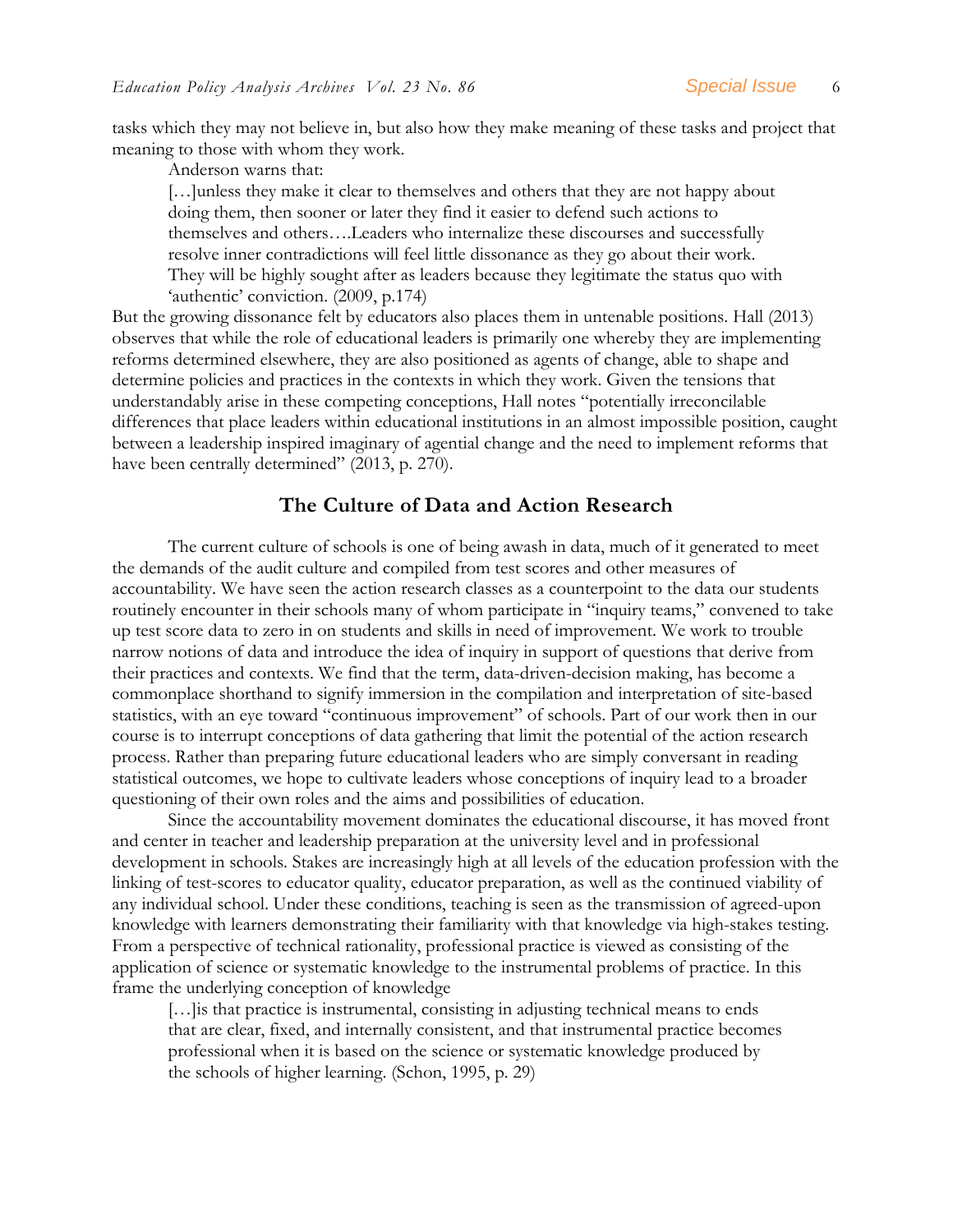Such a data driven approach reduces inquiry to a series of test/improve, test/improve, test/improve cycles that narrow a teacher's vision toward the teaching and learning process. To the extent that students are seen as numbers on spreadsheets, a relational, holistic, rigorous and critical education becomes less likely (Anderson & Herr, 2010).

These broader educational conversations provide the context for the work of teaching action research as well as that of the educators in our classes. They frame how educators increasingly see their tasks as well as their considerations of research and meaningful data. While data are generated locally, from the test scores of students, for example, the decision to generate it in this form as well as the purposes the data serve is made more centrally. In an era of scientifically-based research and evidence-based education, practitioners are positioned as consumers of others' knowledge and research aims, incrementally implementing interventions as a means to particular ends. Practitioner action research can potentially push back on these trends, disrupting narrow conceptions of teaching, learning and research (Cochran-Smith & Lytle, 2009) or it too can be seen as a means to an end, helping teacher and administrators "better" carry out the current accountability regime of education.

Tripp (1990), describing action research as a "family of activities," draws on Jurgens Habermas to delineate at least three different forms, each informed by various vested interests. In discussing the technical, the practical and the emancipatory interests informing action research, Tripp offers the following distinction:

The main difference between technical and practical kinds of action research is that the former is primarily concerned with answering the questions, "What can I do and how best can I do it?" whereas the latter also asks, "What should I do and why ought I do it?" Both these kinds of action research, however, ask their questions within the constraints of the existing situation, whereas the third kind of interest (the emancipatory) also questions the social assumptions on which technical and practical action is based. (1990, p. 160)

While also concerned with data and inquiry, much of what emancipatory action research aims to do is at odds with the current political and policy climate in U.S. education. As Cochran-Smith and Lytle (2009) observe

…at the heart of practitioner inquiry is problematizing the ends question. Practitioner researchers question the fundamental goals of teaching, learning and schooling. What purposes—besides academic achievement as indicated by test scores—are important in the schools? What about teaching toward the democratic ideal, deliberation and debate, and challenging inequity? (p. 9)

In terms of the class we teach in action research, our intent is in cultivating educators who "problematize the ends questions," those who are reflective but couple it with challenge and critique. But this stance toward inquiry also potentially puts our students in the dissonance described earlier, those who, as they make meaning, continue to ask about the purposes of schools and the current actions they are being asked to carry out. To see and question the taken for granted routines of schooling and the dominant interests currently at play, we incorporated Tripp's (2012) critical incidents approach as a means to deliberately view the world of practice in new ways.

Tripp encourages the recognition of everyday events as data for interrogation. While definitions of critical incidents vary, it is often simply a fairly straightforward account of routine, professional practices or everyday events (Tripp, 2012). But it is in the *naming* of an event as critical that signals it as a stimulus for reflection. In rendering an everyday event critical we signal a commitment to interrogate it via probing questions designed to unearth various interests and power relationships with an aim toward viewing the incident through new lenses of understanding. Tripp suggests that the naming of an event as critical potentially interrupts institutional meaning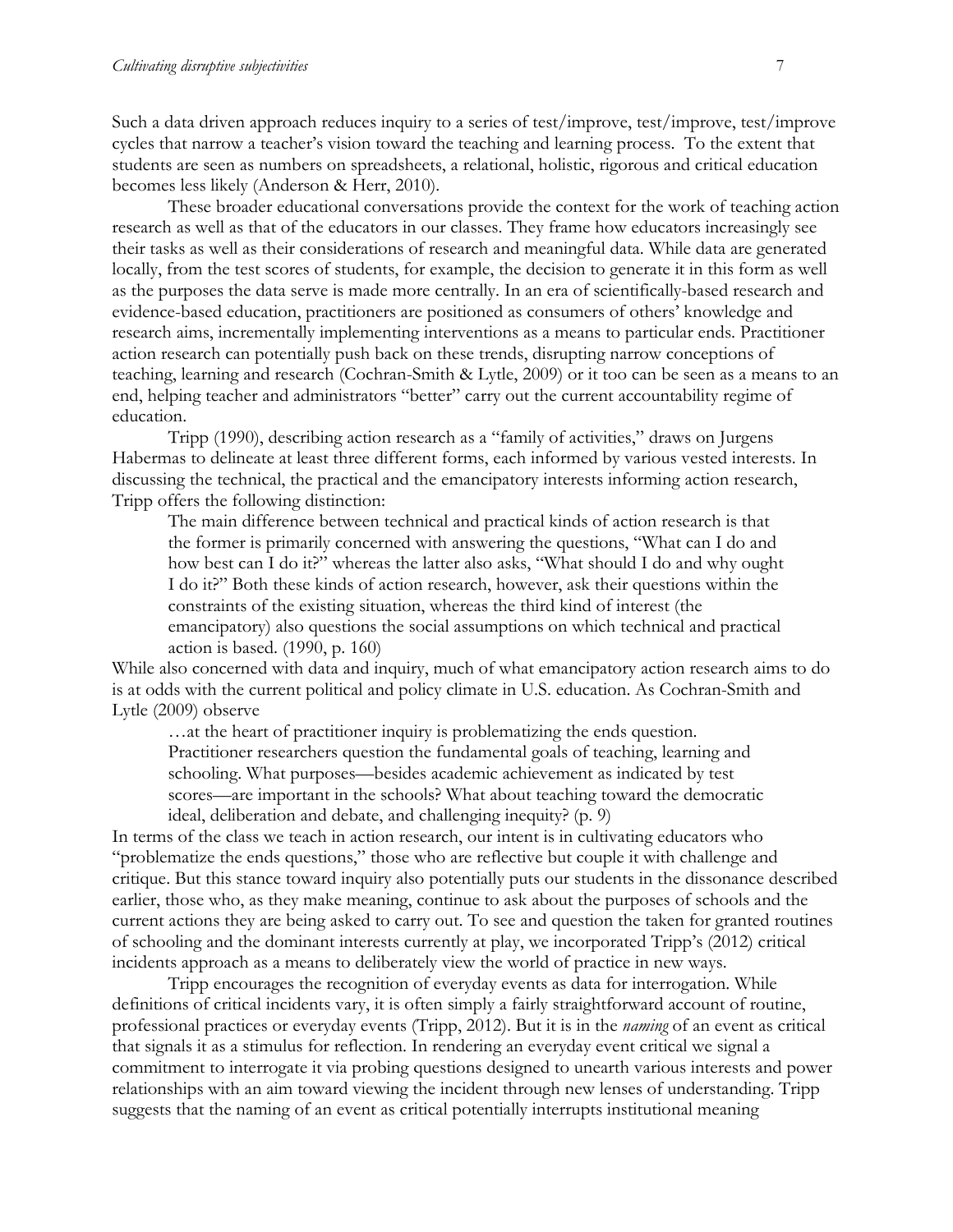management and invites reflection on business as usual. It assumes that educational practices are embedded in social structures that are often invisible but no less real; practices and structures are seen as complex and immersed in layered power relations that are often taken for granted and remain unquestioned (Miles & Huberman, 1994, cited in Halquist & Musanti, 2010). In this sense, then, critical incidents are not 'things' that happen independently of the norms of the institution, but rather are a manifestation of the institutional culture. Their analysis potentially unearths assumptions that remain largely unexamined or outside the realms of public awareness (Herr, 2005).

Thomas & Davies (2002) caution that viewing NPM discourses as hegemonic fails to recognize that the enactment of these discourses is far from fixed at the local level. They make the case that to present NPM as colonizing, "stamping its authority on hapless academics in a deterministic and unidirectional way" is a failure to recognize and understand individuals as active in resisting and challenging the changes that are affecting them (Thomas & Davies, 2002, p. 376). Mechanisms of neoliberalism are realized and constituted within mundane and everyday practices of institutional life and while it imposes limiting conditions, at the same time, new spaces for resistance and struggle are possible (Ball & Olmedo, 2013). While there is nothing inherently critical about action research as has been seen in the preponderance of projects that fall within the technical realm, the aims of the action research class were set toward cultivating emancipatory work that questions the social assumptions on which technical and practical action is based (Tripp, 1990).

Although they were discussing pre-service education, I appropriate here Zeichner & Gore's (1995) sentiments and apply them to educational leadership preparation. In cautioning against romanticizing what can be accomplished, they reflect that: "Pedagogy within educational institutions has always functioned, in part, to regulate groups of people. Emancipatory action research, as a course requirement, struggles to maintain any emancipatory effect within such a context" (p. 21). While recognizing the limitations of the course, the hope was that the students would be able to move toward questioning and exposing the theoretical undergirding of many current school practices, that they could maintain an inquiry stance to their roles as educational leaders (Cochran-Smith & Lytle, 2009).

#### **The Intended Study**

A small group of us have regularly taught action research over the years and we routinely rework the course, adding and discarding elements in a desire to offer the most effective introduction to the possibilities of action research that we can. It is always considered a work in progress. Our hope is that through action research students would consider everyday events more critically, coming to question common-sense understandings or the taken for granted that may interfere with their work as educators. Toward this end we decided to incorporate Tripp's (2012) ideas on critical incidents into our classes and study our own pedagogy in doing this.

 Below I describe our evolving teaching context and how it was a catalyst for the evolution of our work as researchers. We did study our own pedagogy much as planned (see Herr & Price, 2013; Price & Herr, 2013) but ultimately much of our interest was drawn to what was transpiring beyond our classrooms. Ironically much of our reading and teaching of Tripp's (2012) ideas around critical incidents infiltrated the ways we moved through our professional lives in the college. We found that everyday events became somewhat freeze framed in our minds, inviting inquiry and interrogation.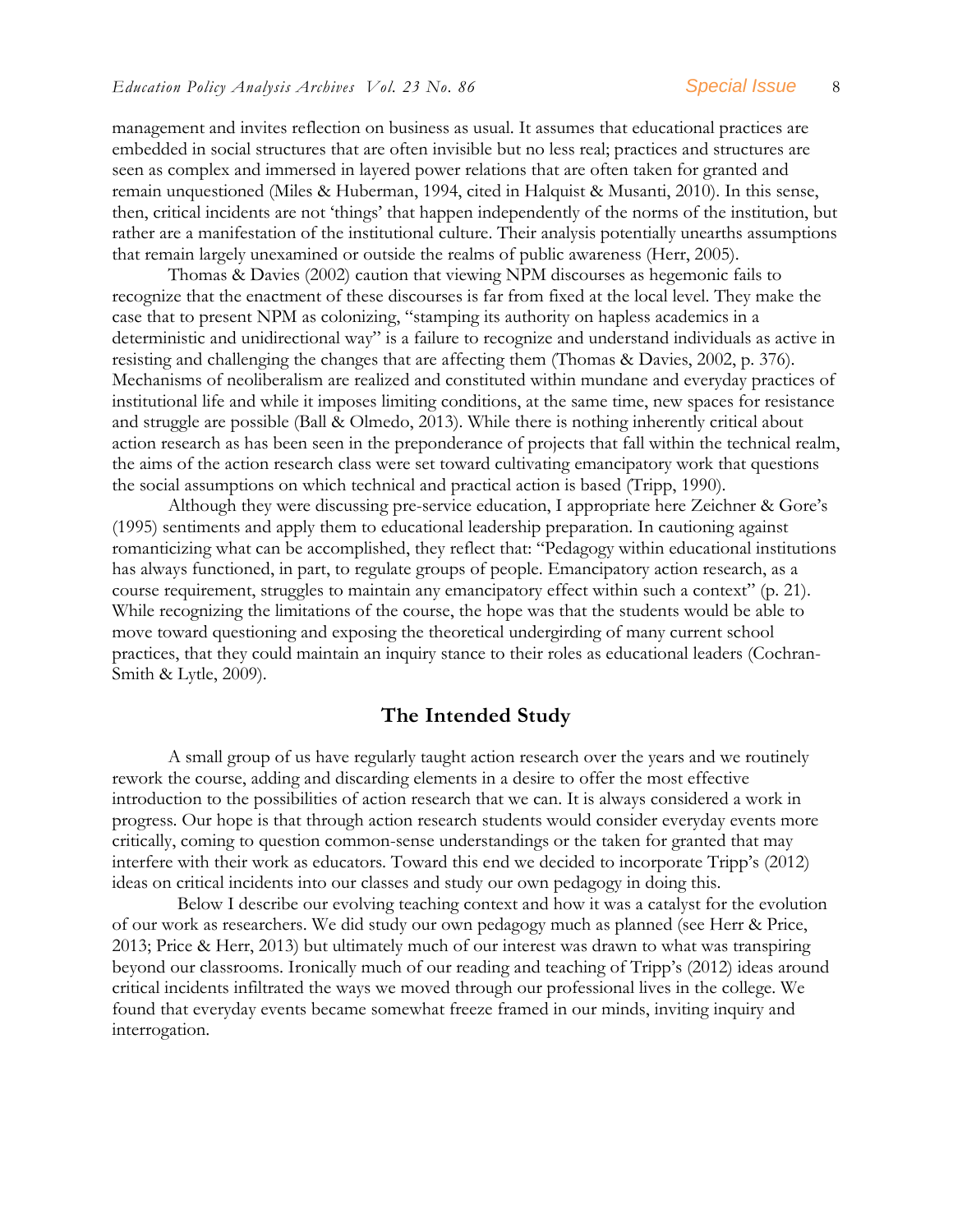#### **Evolving Context, Evolving Research, Evolving Researchers**

Earlier in the paper I noted the changing landscape of higher education and the work of academe being more thoroughly attuned to the culture of NPM and business sector values. While aware of the rapidly changing culture of my own institution, much of this had been, until this point, somewhat a worry at a distance. But when the implications of an entrepreneurial vision on campus arrived at our doorstep, we began to experience firsthand the idea that changes were not only taking place "out there" but necessitated changes "in here" as well.

Our research classes are required for graduate students across programs, so any programmatic changes have implications for our classes as well, even if not initiated by our department. My premise in exploring the changing context of our teaching is that while it sometimes felt like whiplash from our position as instructors of, in this case, action research, those professors making changes to their programs felt it no less so. Decision making writ large was being recalibrated, imbued with the values of entrepreneurialism. With that reference point, academic business as usual was being recreated around us, interrupting, for example, premises and resources for programs and curriculum, dependent on how well matched they were with the larger aims of the university to be competitive. This is an important frame for the narrative that follows regarding the changes in the Educational Leadership program that then brought changes to our action research course. All involved had to reposition themselves in the face of the changing landscape. Some found the new environment exhilarating while others of us saw it as somewhat perilous.

In an age of educational entrepreneurialism on and off university campuses, university departments that bolster enrollments through innovative, (e.g. marketable) programs are held in high regard by administrators and are rewarded for their efforts. Those programs unable to demonstrate a niche in today's market are faced with being phased out. Resources for new programs or reconfigured iterations of established ones are meted out via a cost/benefit accounting algorithm and value is established by a marketplace where efficiency and ease of delivery for busy, pragmatic, working adults "counts" along with an increasing enrollment

A shift in state policy and politics no longer required teachers to earn masters' degrees. Beyond this, the era of a teacher shortage had come to an end other than in high need areas such as science and foreign languages. But with graduate enrollments declining across campus, part of the speculation was that students who would typically enroll in a local, state university were being drawn to programs that could be completed primarily online. Suddenly universities such as ours that could, in the past, count on drawing mainly from a geographically local population faced competition, primarily in cyberspace. At the same time, since the geographical boundary lines were being blurred, our own university could be "open for business" beyond the driving range to campus. The appeal of the latter was quickly incentivized, with the university putting resources toward online and hybrid programs. The university created an office to foster and oversee their development across campus, employing design engineers and others to help package products for the programs. The discourse surrounding all of this was a mix of messaging: who better to create these new learning environments than university educators and, if we stay out of the game, a large number of "customers" will be conceded to those who would offer a lesser educational experience.

The Educational Leadership program quickly retooled their program, offering students multiple options in terms of how they wanted to approach and complete their graduate degrees. They created one of the first completely online masters' degrees on campus as well as a hybrid "fasttrack" version of the program that, while primarily online, offered some face-to-face teaching within a course. The curriculum was reworked or repackaged, allowing students to take two 7 and a half week online courses per semester and enroll in one other hybrid class that spanned the entire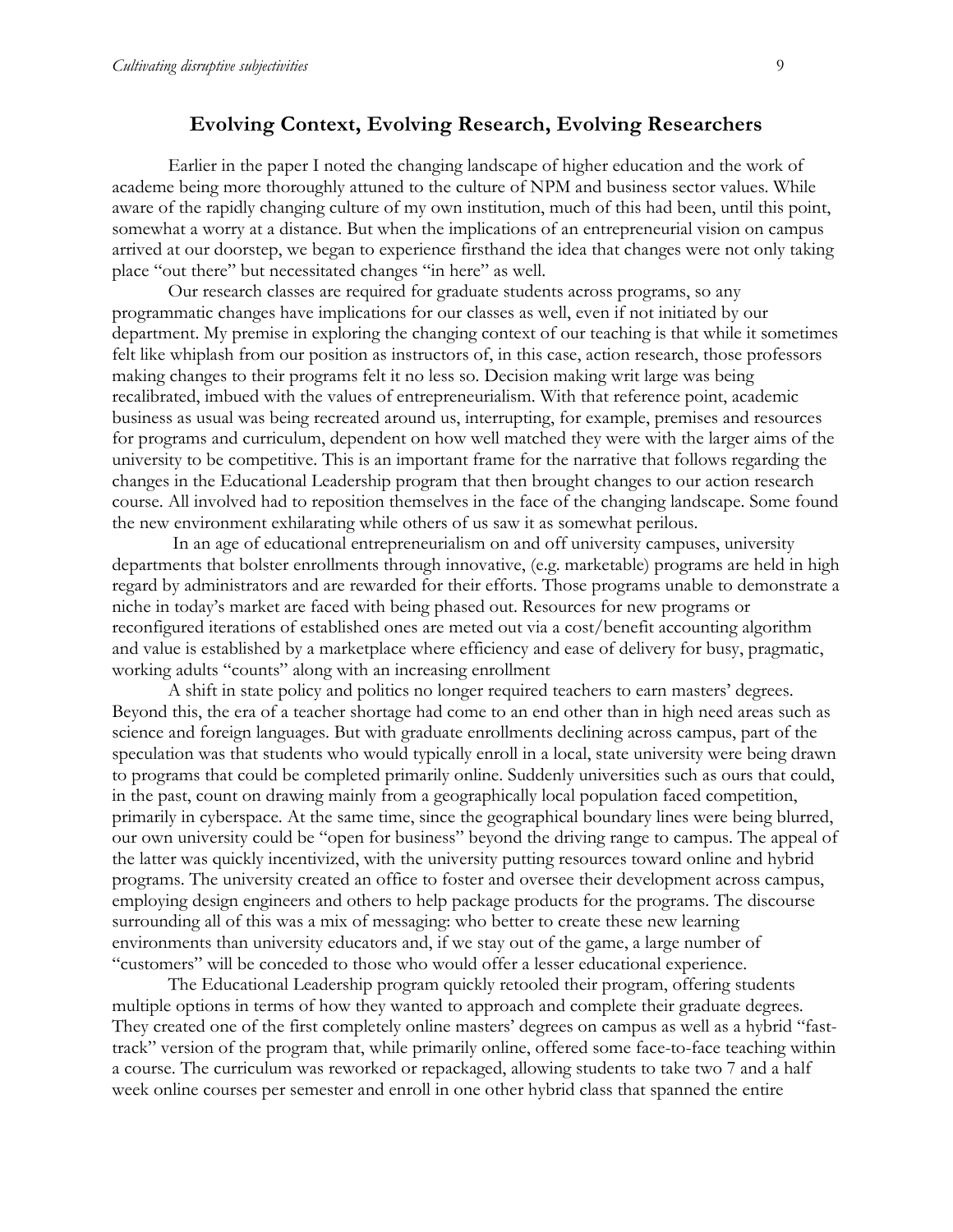semester. So although the graduate students were working full time, they were on a "fast track" to complete their masters' degree and be eligible for an administrator certification within 18 months. Clinical faculty were hired to direct both the fast track program as well as the fully online one. The hope was that the students who would be attracted to the fast-paced, intense programs would enter with an awareness of the demands and have the willingness to sacrifice the time and energy to more quickly get to a desired degree.

Our department, Educational Foundations, offers research classes for the college. With the creation of the new tracks in Educational Leadership, we were asked to prepare an action research class specifically for these cohorts of students. Action Research is a required class in the Educational Leadership programs, as it is for a number of programs in the college. Permanent certification as an administrator in the State of NJ requires candidates to complete and submit an action research project. The new formats of the Educational Leadership programs and their use of a cohort model would necessitate the development of research courses for their specific program. This was a departure from our usual research classes that draw across multiple programs and serve the whole college, among them the graduate programs in Educational Leadership.

Once these reconfigured programs were put in place, the Educational Leadership Department experienced the fastest growing graduate enrollment on campus. The programs and the department were frequently and publicly held up as the ones to emulate, representing the entrepreneurial spirit the university is working to cultivate. The department has been consistently rewarded for the increased student enrollment with, for example, new tenure-track and clinical faculty lines.

 While the discourse in the university surrounding the reworking of programs such as the ones in Educational Leaderships was one of championing the growing marketability of the offerings, we had a sense of unease. We wondered what the university might be losing as it traded in what it once did well to meet the current demands of the increasingly competitive marketplace. Our role as we saw it was not about defending the past but to demonstrate that we could thoughtfully recognize and critique the current context while offering programmatic pathways to cultivate reflective, effective educators. We were increasingly uneasy that the evolving programmatic iterations being developed were more similar to alternative programs than different. Overall we were not unlike the teachers Ball and Olmedo (2013) describe "…who stands alone in their classroom or their staff common room, and sees something 'cracked', something that to their colleagues is no more than the steady drone of the mundane and the normal, and finds it intolerable…" (p. 85). They suggest that it is at this point that teachers and professors begin

to look for answers to questions about the *how(s) of power* inside and around him or her, the *how(s)* of his or her beliefs and practices. In these moments, the power relations in which the teacher is imbricated come to the fore. It is then that he or she can begin to take an active role in their own self-definition as a 'teaching subject', to think in terms of what they do not want to be and do not want to *become,* or, in another words, begin to *care for themselves.* Such care also rests upon and is realized through practice, practices of critique, vigilance, reflexivity, and of writing. (pp. 85- 86)

Drawing on the idea above, we committed ourselves to a stance of critical vigilance as we made our way through our rapidly reconfiguring environment.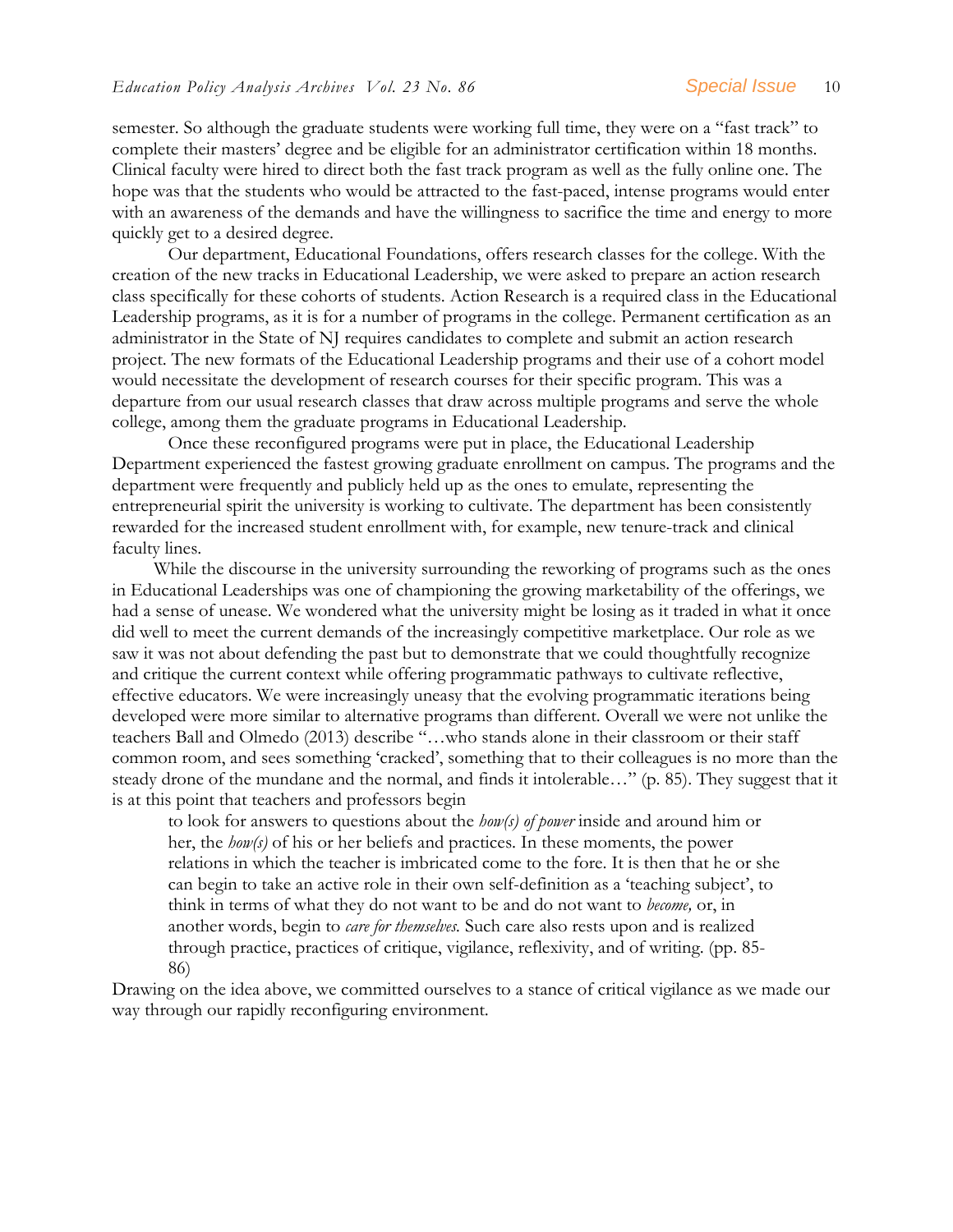#### **Finding A Way into "Close" Research**

 Alvesson (2003) notes that it is a rare occurrence that academics study the "lived realities" of their own organizations. Part of this may be the reality that it is difficult to "make the familiar strange," that is, step back and make meaning of the everyday. And while agreeing with the complexity of the task, Alvesson suggests there is more to our hesitation than this: "Ideas about organizational loyalty requiring that one is not exposing 'backstage' conditions may lead to, or be an excuse for, self-disciplination and subordination to conventions on proper behavior which are taken for granted" (2003, p. 167). But if our task is to interrogate how neoliberalism manifests in the "mundane and everyday practices of institutional life" (Ball & Olmedo, 2013) a focus on our own institutions makes sense even if seemingly transgressive (Alvesson, 2003).

There is a rich history of insider/practitioner research as an approach to organizational change and professional learning (Anderson, Herr & Nihlen, 2007; Cochran-Smith & Lytle, 2009) but accounts from university settings are not common (Brannick & Coghlan, 2007). When it is taken up, Brannick and Coghlan (2007) observe, often the argument is a warning against going native. Morse (1998 cited in Brannick & Coghlan, 2007) makes the case that "The dual roles of investigator and employee are incompatible, and they may place the researcher in an untenable position" (p. 59). But others push against the notion of dualistic categories presented as "pure breaks rather than as unstable oppositions that shift and collapse both within and between categories" (Lather, 2006, p. 36). Thomson & Gunter (2011) go on to make the case that these unstable, multiple and dialogical researcher identities may enhance practices of research whether deliberately or fortuitously enlightened in the process of the research. As their own work demonstrates, simple descriptors such as whether a researcher is an insider or outsider limit a full consideration of the multiplicity of roles and identities employed in the duration of a research undertaking.

While there is a plethora of work regarding autoethnography (Ellis & Bochner, 2000, Denzin, 2006) and self-study (Bullough, Jr. R.V. & Pinnegar, S. 2001; Loughran, J. 2007), the aims desired here are a bit different: rather than a focus on the researcher herself, the idea is to "draw attention to one's own cultural context, what goes on around oneself rather than putting oneself and one's experience in the centre" (Alvesson, 2003, p. 175). Alvesson terms this type of study a selfethnography. It is an interrogation of the everyday event or ethos via a stance that asks "what can this mean?" This is not unlike Tripp's (2012) use of critical incidents as a means to interrogate common practices and reframe them bringing new understanding as well as strategies of intervention. The work is to understand the commonplace in new ways, in this case, as possible enactments of neoliberalism and/or as resistance thereof. Alvesson frames this kind of work as "emergent spontaneous" study, whereby the participant/worker turned researcher is alert for the interesting or revealing; she is in an inquiry stance, as she goes about everyday practices of work. It is the cultivation of a questioning pose and a pausing to reconsider the ordinary.

What it is really all about is to develop a sensitivity for and preparedness to do

something with the rich empirical material that one, at least occasionally, is facing.

The idea is that consistent, long-term scanning of what one experiences produces a

more extended set of incidents candidating for analysis. (Alvesson, 2003, p. 182) Alvesson suggests micro-anchoring the account of the noticed incident by focusing on specific acts, events and actors. The task is to explore the richness of one or two of these, leading to interpretations that are more theoretical in nature. This is accomplished by establishing a framework, a cultural understanding distinct from that which is understood in the culture being studied. In essence, that which is well-known becomes something to be understood in a new way, to address the question "What does it mean (apart from the obvious)?" (Asplund, 1970, cited in Alvesson,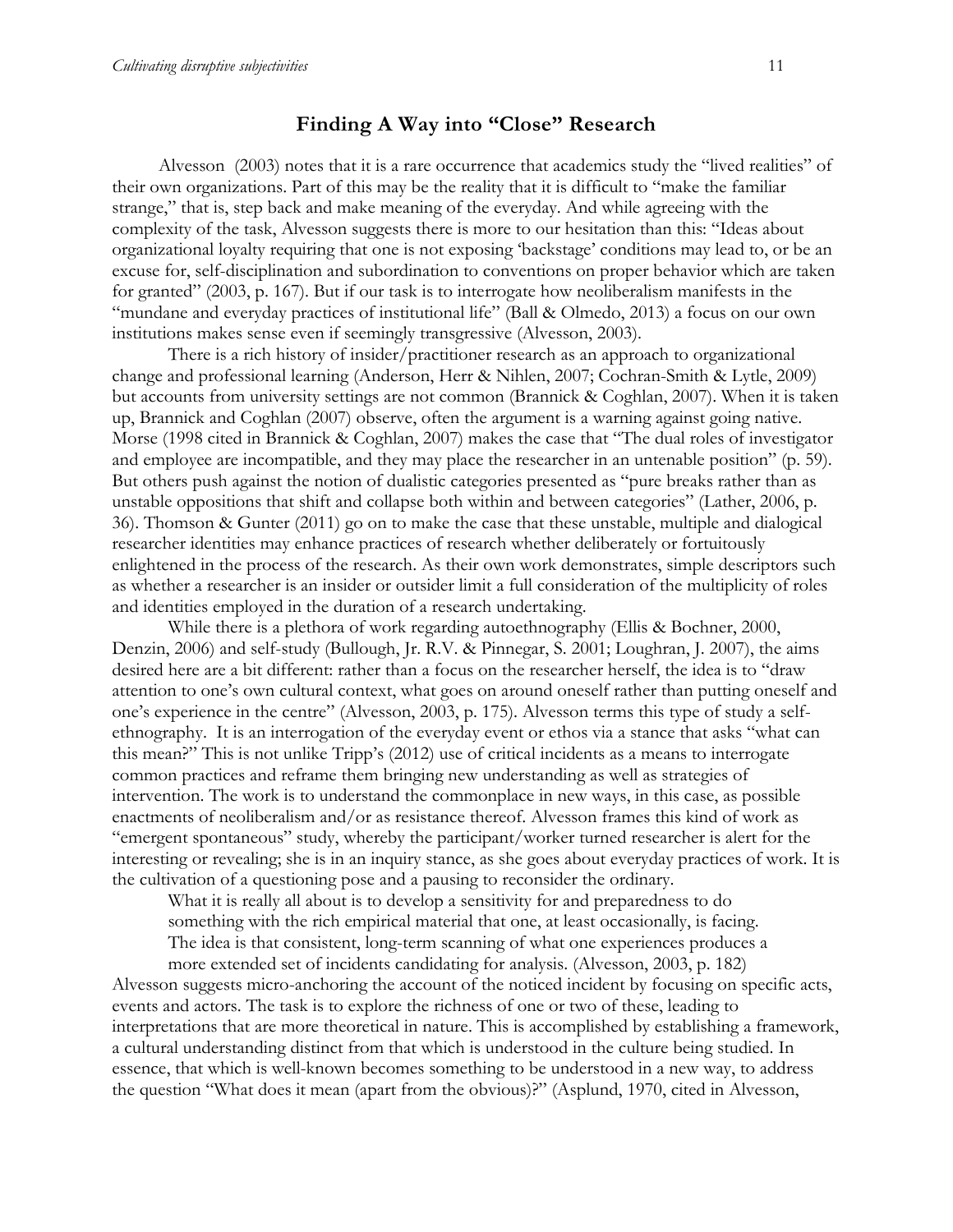2003, p. 185). It is the commitment to developing "reflexivity in relation to one's own organizational practice, thus combining theory and practice, and transcend the border between doing research and being an organizational member in other capacities (teacher, committee member, administrator)" p.189.

Brannick & Coghlan (2007) distinguish between insider research which is more thought through and planned for initially, and Alvesson's self-ethnography where the research task is seen as almost incidental. This work falls into both descriptors, with our classroom research more closely aligned with the tenets of teacher research. This part of the research relied on student generated artifacts, our own researcher journaling, ongoing meetings and discussion between those teaching the course to compare experiences, observations and espoused insights. Capturing the larger context of our work falls more clearly into the emergent/spontaneous research described by Alvesson (2003). While we were noting in an ongoing fashion any disjuncture with our previous experience teaching the course and having ongoing discussions about these, these observations simply became part of our researcher journals. It was only at the conclusion of the classroom portion of the research that I attempted to pull out these disjunctive capturings and understand how they might be part of the research story to be told. Much in the way Thomson & Gunter (2011) conducted a posthoc analysis to trace their multiple researcher positionalities in their study, with Alvesson as my guide I sought to further make meaning of our observations. For purposes of this paper I concentrate on this post-hoc analysis rather than our classroom analyses.

 Kaihlavirta, Isomöttönen and Kärkkäinen (2015) note that in a recent search they could locate little work directly related to assessing and analyzing educational work through self-ethnography. Methodologically, Alvesson sketches more of a stance toward the consideration of contexts and leaves those of us intrigued with his ideas to venture into fairly uncharted terrain. The few examples located (Hoeber & Kerwin, 2013, Hoffman et al., 2014, Kaihlavirta, et al., 2015) seemed to share little in common other than the general outlines of the approach or stance.

 In an attempt to anchor our impressions I combed our researcher narratives and observations for what I termed contextual disjunctures. By this I mean, those instances of a shift or disconnection from typical ways of operating, where the university initiated or signaled a departure from common practices that trickled down to our sphere of daily work. I then posed the question: "What does it mean (apart from the obvious)?" as per Alvesson's suggestion.

#### **Micro-Anchoring: De-Regulating Academe**

The scene is a college faculty meeting. For weeks, in various venues, we have all been encouraged to think and act entrepreneurially, to create new programs - particularly graduate programs - that will "sell." A portion of this meeting is the unveiling of the new iterations of the Educational Leadership program, our first fully online offering as well as the new fast-track hybrid program. Power points are projected on big screens in the room and we idly scan through the courses that make up the programs, a long list of Ed Lead prefixes and course numbers, repackaged and repurposed. Surprisingly among them is our own action research class, an Educational Foundations prefix in the mix, the only class in the line-up offered outside of Educational Leadership. The clinical faculty member heading up the new programs and the one leading us through the afternoon hastily thanks the Department of Educational Foundation for graciously collaborating with them on the new programs and the incorporation of "our" course into their planning. Our then department chairperson is sitting next to me and mutters his surprise since he has known nothing of this "collaboration."

**What does this mean (apart from the obvious)?** Processes of program and curriculum development are well-established on campus. They involve multiple layers of approvals and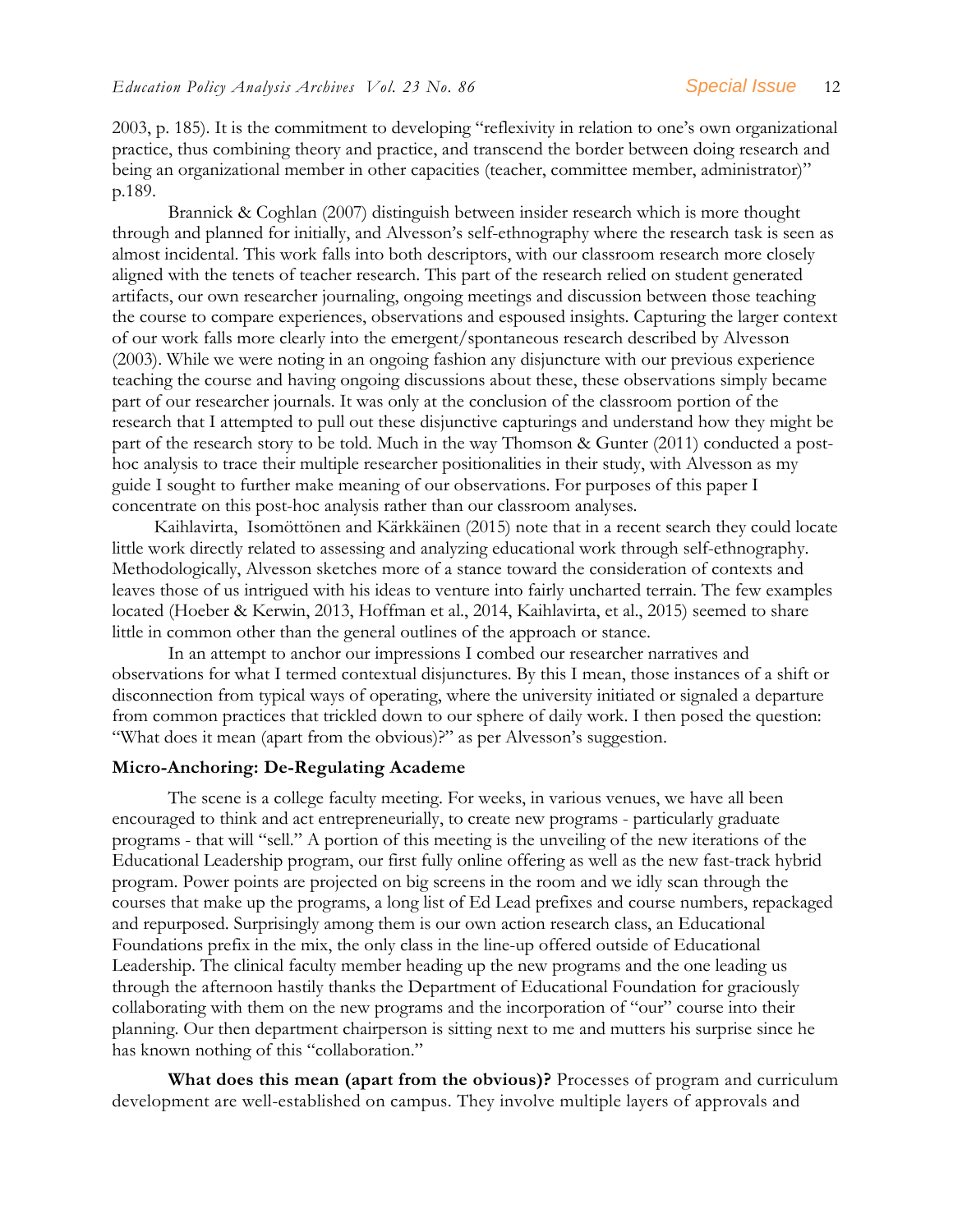vetting by various curriculum committees. In addition, there are established venues for working across departments to incorporate another department or college's coursework in another department's program. There is a paper trail that documents all of these agreements and as a course or program moves forward it is accompanied by forms gradually accruing a long list of signatures. No doubt the process can be cumbersome but at the same time, it makes it difficult to circumvent any entity with an interest in the changes; it also signals that all involved are in agreement with the proposed changes and in this way, gathers support across various vested interests. Since these same colleagues are needed to sign-off on the proposed changes, it builds in a dialogue regarding any coursework shared across programs, incorporating varying faculty views. A quality control of sorts is established, with multiple eyes on any course changes or newly developed programs.

At the same time, these processes cultivate a level of collegial collaboration and trust, where we come to agreements regarding proposed offerings. Years of successfully collaborating across departmental lines were called into question as we heard ourselves being thanked in a public forum for a collaboration of which we knew nothing. In her discussion of shifts in professionalism, Evetts (2011) notes that notions of partnership, collegiality and trust give way to increasing levels of standardization, bureaucracy, and managerialism, to name just a few. With the advent of the push for more online programs, the university established a central office to oversee and support their development and coordination. Proposals went directly from departments to this centralized entity, in essence, eliminating the" middlemen" and faculty oversight and governance. This is an example of the new mean, lean, deregulated organization, replacing or circumventing cumbersome bureaucratic structures that are seen as stifling to innovation (Barry, Chandler, & Clark, 2001).

In the scenario described above, we are equally interested in being thanked for a "collaboration" that was obviously a fiction since, until that moment we knew nothing about it. As delineated above, this was a shift from previous ways of working. The public performance at the college faculty meeting invoked these past collaborations even though they did not reflect current realities. Drawing on Bourdieu, Scott (1990) warns that when a euphemism is invoked, it is virtually always a sign of having stumbled on to a subject of some delicacy. He suggests that euphemisms are used to obscure something that would be an embarrassment if declared in a more straightforward way. Scott (1990) observes that

[...]we have a host of terms…designed to euphemize that place where urination and defecation take place…The imposition of euphemisms on the public transcript plays a similar role in masking the many nasty facts of domination and giving them a harmless or sanitized aspect. In particular, they are designed to obscure the use of coercion. (p. 53)

As things unfolded, it became apparent that coercion was part of a carrot and a stick approach to the commodification of the action research course. I take this up by returning to the opening scene of this paper about the restructuring of the action research class.

#### **Micro-Anchoring: Collaborating in Creating Teacher Technicians**

The scene is a meeting of action research faculty. We puzzle through how to offer action research with any integrity in the new formats necessitated by the changes to the Educational Leadership program.  $7\frac{1}{2}$  weeks – we worry that it is not possible to retain the spirit of the action research spiral in such a truncated version. Our goal is less to talk *about* action research than to have the students *experience* its possibilities. We suggest that the department create a different kind of research offering for their purposes that might more easily fit the shortened timeline. This, we learn is not possible, that to quickly get the new online programs up and running, the cyber versions of campus programs needed to mirror the same required coursework that had been approved when the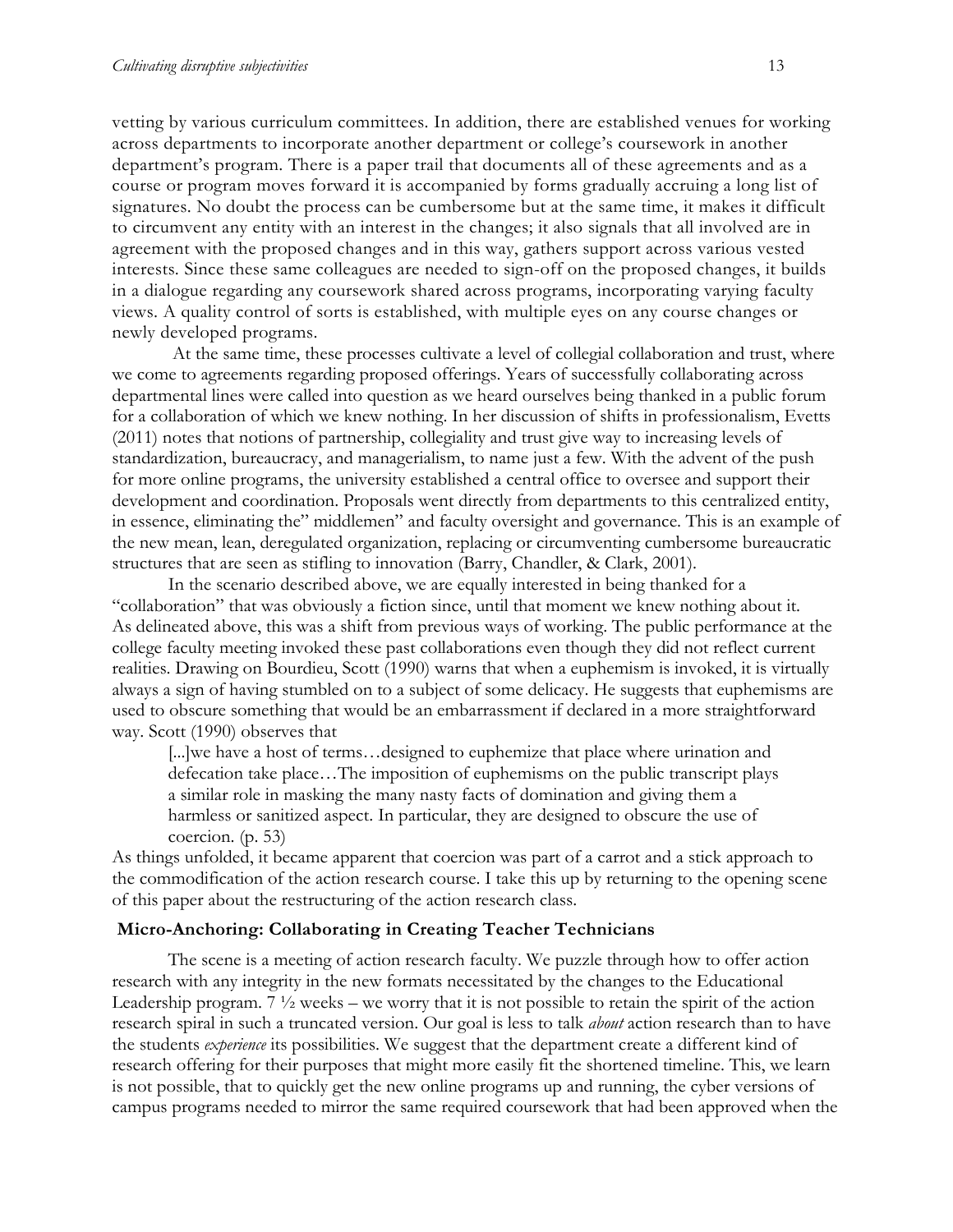original face-to-face program made its way through the state approval processes. Since action research was in that initial line-up, it would appear in the new iteration of the program as well.

 We continue to voice our concerns and are "reassured" not to worry, that if we do not see ourselves developing the needed course, the university will contract it out, pay others with "expert knowledge" to create an action research course for the new programs. We are beginning to realize we do not "own" our own curricular offering. As an incentive, the university is offering a lump sum to any faculty members willing to create the versions of courses needed for online programming. We eventually decide it is better to be in the conversation than having our own course be developed without us. We fret, work and discard. We infuse the use of critical incidents a la Tripp (2012), still trying to critically reframe the taken for granted in the time we have. Finally we are somewhat doubtfully satisfied that it is the best we can do within the constraints. Our course is sent off to university design engineers. It is repackaged so as to conform to the specifications of the programs – blue banners, a set number of modules, now all with lead-in film clips, etc. and sent back to us as "the course shell." We are told the uniformity of the look is important so that students will not be confused by differing formats. The shell is owned by the university, available for uploading each semester and easily facilitated by interchangeable faculty.

**What does this mean (apart from the obvious)?** Anderson & Cohen (this issue), in delineating the shift toward managerialism in the construction of new teacher and leader identities, warn of the proletarianization of teaching. Course and curriculum development is a clear part of expected faculty labor, encompassed in our roles as faculty members. To be paid extra for what has always been part of our job descriptions, moved faculty from being professionals to wage laborers, in Marxist terms, a clear signal of downward social mobility. The transaction resulted in a product that could clearly be commodified, "owned" by the university. Anderson and Cohen warn of the commodification of teaching through a new education industry and a narrow, scripted conception of teaching that diminishes professional judgment and separates conception from execution. Our sense is that when these characteristics are cloaked with the legitimacy of university offerings, we move in these directions at our own peril, cooperating in our own diminishment and possibly, extinction.

Our decision to "stay in the conversation," that is, re-create our own course within constraints was a difficult one. As Anderson & Cohen (this issue) observe, the appearance of choice may feel like professionalization but in reality, we were, on one level, positioned according to the tenets of NPM. While technically we could have "opted out," the course re-creation would move ahead with or without us. We did not, for example, have a choice as to whether action research would be included in this abbreviated version in the reconfigured programs. The "choice" was simply whether we would do it versus a hired hand of the university's choosing.

What we could choose though was not to accept the notion of a static course, a shell that could be taught by any instructor. We re-appropriated the course shell, keeping it permeable for our own purposes. We managed this in two strategic ways. First, we retained control of the teaching of the course despite repeated offers from the person directing the educational leadership programs to staff it for us from her network of adjuncts. This was more complex than it may appear on the surface. The rapid growth of the programs increased demand for sections of the course, in varying formats. Initially full-time professors in Educational Foundations prioritized teaching the class; when we could no longer keep up with the demand, we gathered a small group of adjuncts of our choosing to partner with us in tending and teaching the course. We came to somewhat jokingly refer to ourselves as the McDonald's of Action Research, waiting for the Educational Leadership order to come in: "We'll have two online in 7 ½ weeks, one face-to-face in 16, and 3 hybrids, please." There is a growing recognition that as universities are under increasing pressure, both economic and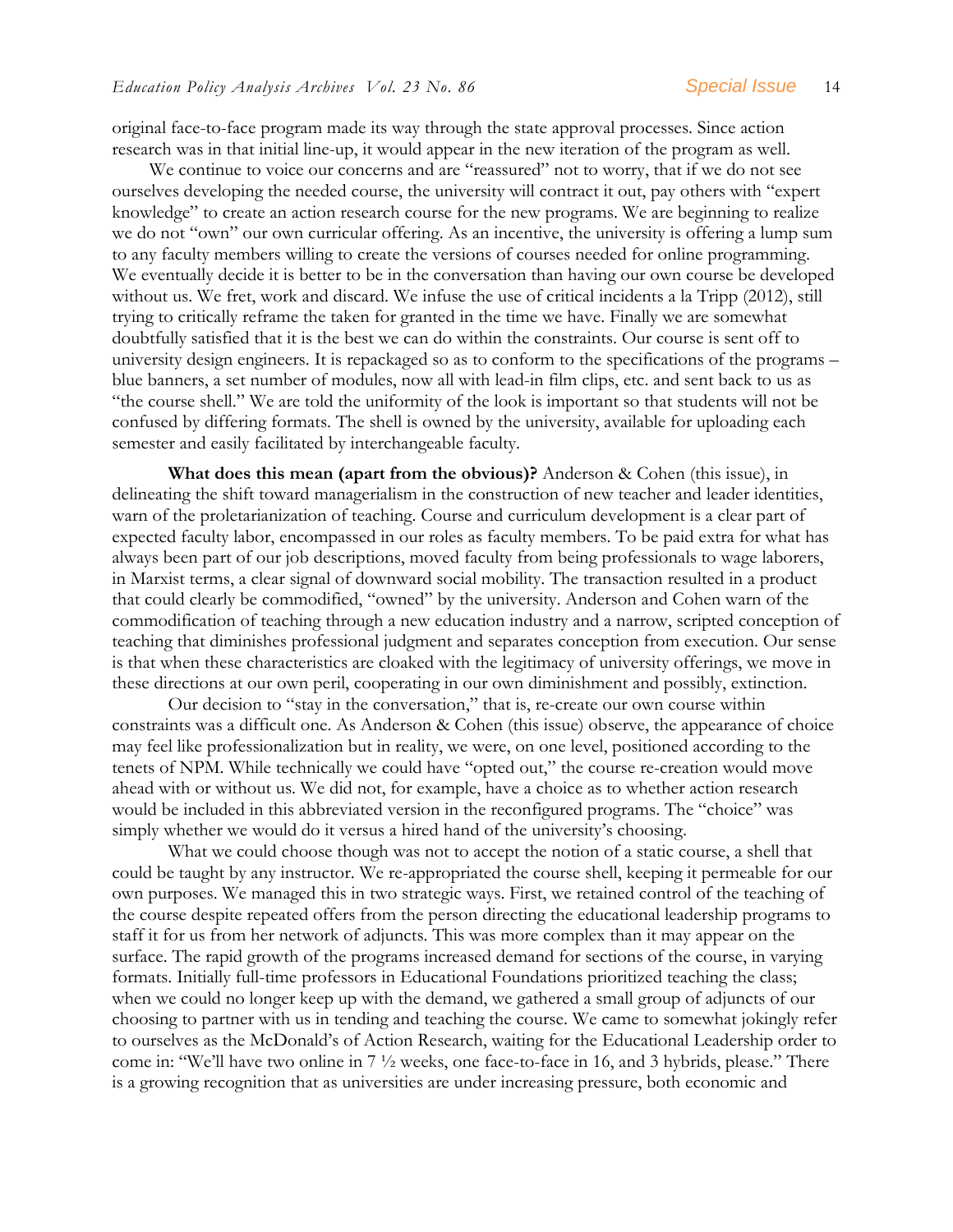political, to create and deliver a system of mass higher education, the end result is an academic production line aptly termed the McUniversity (Barry et al., 2001).

Secondly, rather than treating the course shell as a static entity, we "remembered" that actual courses are in a state of constant refinement and revision as per the professional judgment of those of us actually teaching them. In reclaiming the shell as a course, it was once again familiar, albeit reconfigured, and therefore fair game to ongoing reworking. A small group of faculty continued to tend to the course, continuing to refine it over a period of 3 years, keeping it dynamic and fluid. We nurtured the course with the aim of holding firm to action research principles, where questions of practice are addressed via data specifically gathered to inform local questions. Educational leaders are to be well-versed in interpreting data not of their own choosing to match questions that originate elsewhere (e.g. performance of students on tests and the study of test results to ascertain the skills needed to move those students "on the bubble" over the line). We wanted to trouble, for example, notions of data and for what purposes, aimed at disrupting narrow conceptions of teaching, learning, leadership and research. We desired to cultivate future educational leaders who could use inquiry in their school practices to address questions of importance to their local community. Cultivation of the questioning educational practitioner is in itself an example of resistance in the current neoliberal era.

In their analysis of the micro-politics of resistance, Thomas and Davies (2005) warn against a dualistic debate about resisting NPM, where the only options seen are compliance versus resistance. They suggest instead the exploration of "the production of meanings and subjectivities within NPM, and how individuals come to know and challenge the ways in which their identities are constituted" (p. 684). It was important to us to continue to recognize ourselves as action researchers. Our teaching of the course grew out of strong histories with the process and commitments to the transformative possibilities of this genre of research. While other courses may have hit less close to home in terms of our professional identities, action research was core to what we saw as our work. Thomas and Davies (2005) argue that it is at this level of identities and subjectivities that resistance is conceptualized, a response to effects of power felt at the micro-level of experience.

#### **Micro-Anchoring Epilogue: 3 Years In**

The scene is a short meeting to break the news to us that action research would no longer be part of the new versions of the Educational Leadership program. A course of their own design would be substituted with the hope that it would be less "disruptive" than the action research currently being offered. Feeling blind-sided, we try to marshal a bit of a protest, arguing that student response and course evaluations have been extremely positive, that we have continued to re-invent the class as per the department's requests. But the decision has been made and the brief meeting wraps up. None of us ask just what "disruptive" means and we are left to our own conjuring.

**What does this mean (apart from the obvious)?** Ball (2003) observes that the key elements of current educational reform, at all levels, are embedded in three interrelated policy technologies: the market, managerialism, and performativity. When deployed together the result is a "devolved environment" (OCED, 1995 cited in Ball, 2003) where central management concentrates on setting the overall framework rather than micromanaging. As individuals as well as collectively, we have the "freedom" to locate ourselves and our programs within this environment, but how our actions are regarded are a matter of who controls the field of judgment.

 Ball goes on to describe performativity as a means of regulation, whereby judgments, comparisons, and public displays serve both as incentives as well as controls (2003, p. 216). Within this "devolved environment" limits of possible options and decision boundaries are in place if not immediately visible and Ball would warn, set the pre-conditions for commodification and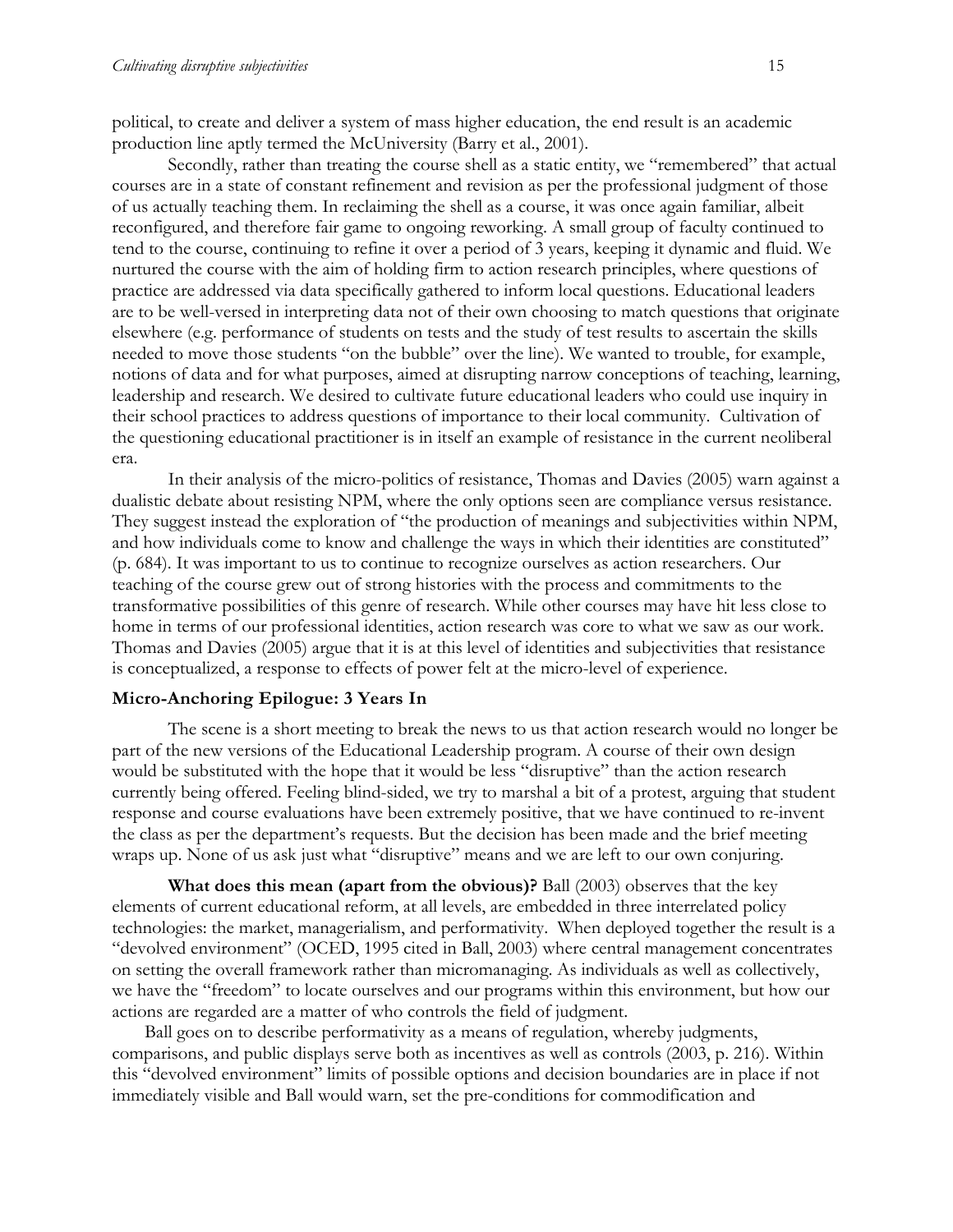privatization. A few years earlier, the graduate program in Educational Leadership was seen as in jeopardy, with student numbers declining. Their move toward fast-tracking their programs resulted in both major growth as well as acclaim at the university level. Their programs became exemplars for the rest of us in terms of entrepreneurialism and the successful realization of the university's current direction. Besides public recognition, they were rewarded with faculty tenure-track lines to support their growing programs.

 Initial choices begin to set a pathway as we all make our way in a new landscape. For those of us teaching action research, our attempts to hold a space of resistance and authenticity eventually resulted in the course being cut. And some faculty in Educational Leadership, while the department is valorized in the public discourse, continue to assess the costs of choices made as they transform their programs. These struggles of decision-making each reflect values being challenged or displaced altogether within the "terrors of performativity" that set the pre-conditions for our freedom of choice.

We become uncertain about the reasons for actions. Are we doing this because it is important, because we believe in it, because it is worthwhile? Or is it being done ultimately because it will be measured or compared?... Do we value who we are able

to be, [who] we are becoming in the labyrinth of performativity? (Ball, 2003, p. 220) Lorenz & Watkins (2001) suggest that it is in looking at ourselves compassionately that we can begin to make out the contours of the landscape in which we act: that in reflecting on the everyday, we become aware of multiple and contradictory dialogue as we think through situations and alternatives. "If we reflect on everyday thought, we can see the multiple and contradictory internal dialogues that arise as we think situations through or respond internally to events and experiences. Self and community are reflections of each other (p. 9)." Decisions we make are negotiated within the constraints of structures of everyday new public management, explicitly recognized or not.

#### **Discussion**

Recognizing subjectivity as a key site of political struggle within neoliberalism generally, Ball (2015) outlines a "politics of refusal." He draws on work by Rose to critique more orthodox ontologies of resistance that are "too simple and flattening" (Rose, 1999 cited in Ball, 2015, p. 2). Ball instead makes the case that neoliberalism is enacted or refused by the individual, "never in an absolute sense, rather within multiple 'strategic skirmishes.' The issue is one of a recognition of and engagement with relations of power" (2015, p. 3).

This paper has made the case that "close-study" (Alvesson, 2003) of our work environments can support this process of recognition of power through an analysis of what could be considered everyday non-events. This is reminiscent of Tripp's (2012) notions of rendering incidents critical. In this paper, it has involved a noticing of departures from common practices and policies, what I have called "contextual disjunctures." Once noticed, we as professionals can choose to essentially go with the proposed enactment or strategically refuse or recreate. As Ball (2015) points out, this politics of refusal is played out in multiple strategic skirmishes rather than fall on your sword heroisms.

We made a conscious decision to "stay at the table" in terms of continuing to create and teach the action research class even amidst shifting, challenging teaching conditions. In part we thought it was important to hold a questioning space where the new but now taken for granted routines of schooling could be reconsidered and reconceived. Since data gathering of a certain ilk is such a key piece of this enterprise, it was particularly important to us to offer alternative conceptions of research through the action research class.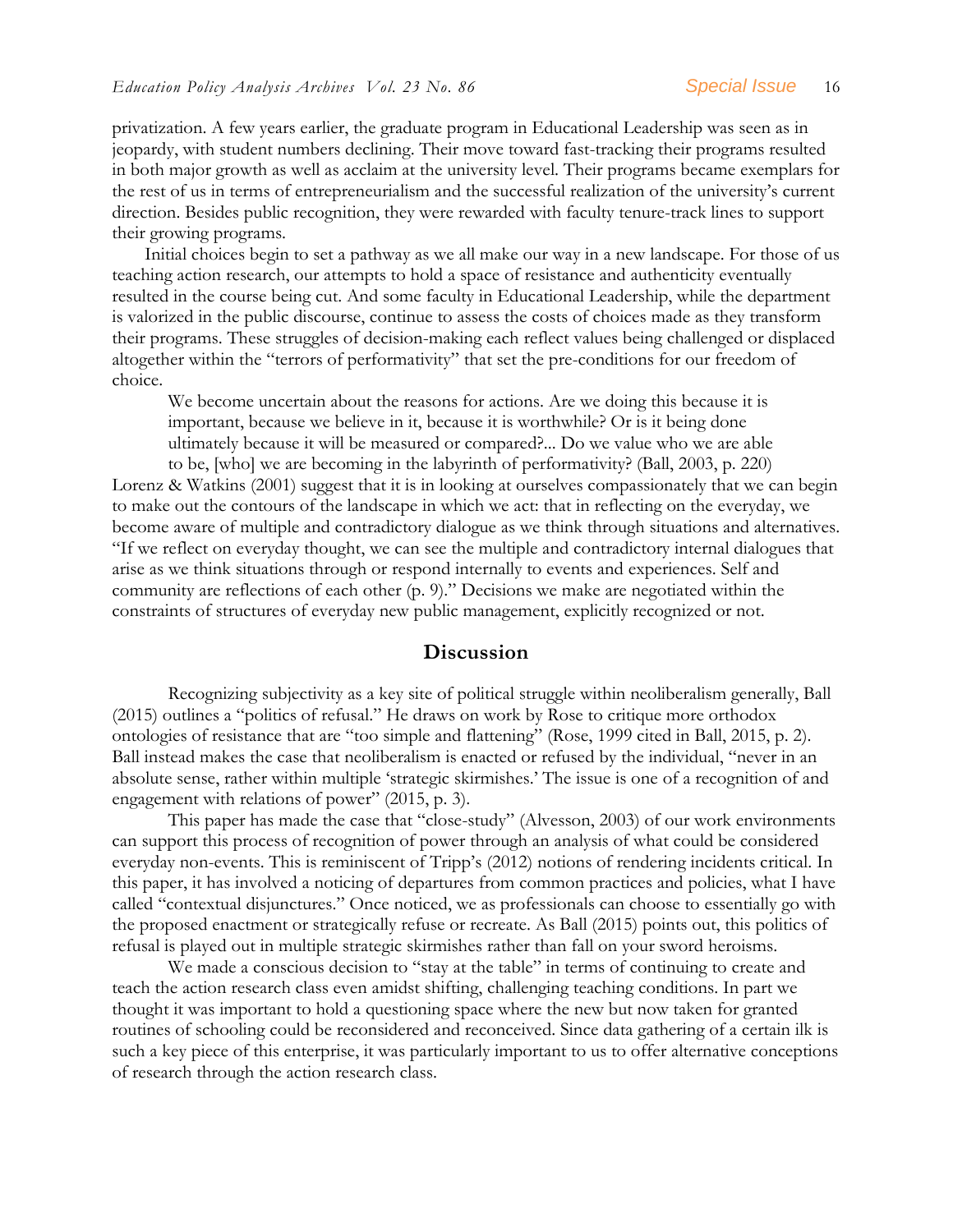In trying to safeguard the class, we were essentially assessing how much authentic teaching space we could retain in the face of constricting circumstances. But beyond this, we were fully aware that the knowledge base of practitioner action research has long been marginalized (Anderson & Herr, 1999), a reality particularly apt in a regime of standardized assessments and measures. This genre of research positions practitioners as more than consumers of research and affirms the knowledge offered from the ground up. It has the potential to remind educators of professional roles and expertise that interrupt–to quote Zeichner once again--the creation of "educational clerks who are not to exercise their judgment...in their various school roles" (2010, p. 1545). Practitioner action research then can be seen as a counterpoint to the new professionalism currently being cultivated for ease of management and compliancy (Rhoades, 1998).

But given that the same reworking is at play in university life, retaining our input into the action research class for as long as we could was an exercise in our own professional judgment, a move away from expected compliancy while straining to remain collaborative as the educational leadership program was recreated. Much as Mungal (this issue) found, these collaborations are possible for a time until the fundamental disparate assumptions become more visible, casting collaboration then as obstructing the overall aims of the neoliberal endeavor.

Foucault (2013 cited in Ball, 2015) suggests that we should question why we place ourselves "absolutely under the thrall" of constraining truths, exercised in both discourse and practices (p. 4). I am suggesting in this paper that we learn to closely examine our workplaces, but also warn that in practicing the exercise of critical vigilance, we create dissonance--for ourselves as well as our workplaces--for the enterprise of reworking our professional identities. But I am also suggesting that these close examinations are potentially important contributions to a more nuanced understanding of the daily enactments of NPM.

At the same time, we are reluctant and unsure of how to do this kind of exploration (Alvesson, 2003). While more commonly recognizing the identity reworking involved in other facets of our lives as professors, implications for our researcher selves have gone relatively untroubled despite being well positioned as insiders to make important contributions. Yet insiders producing knowledge regarding their own sites has not been particularly welcome in academe (Anderson & Herr, 1999). But as Lather (2006) suggests, the sharp boundaries we impose around our own research are untenable: "Dualistic categories are represented as pure breaks rather than as unstable oppositions that shift and collapse both within and between categories. The slides of inside and outside that so characterize the contemporary hybridity of positionalities and consequent knowledge forms are tidied over" (p. 36). Rather than accepting the binaries, fruitful work exploring and troubling the borders and boundaries seems warranted (Lather, 2006). Zygmunt Bauman suggests that any examination of our identities, as researchers or professionals in general, must come to terms with highly liquid, porous, unbounded identities: "Social science must do its part to trace the opportunities and challenges of the hybrid work of becoming, being and belonging" (2000, cited in Thomson & Gunter, 2011, p. 27).

Santner (1990, cited in Lorenz & Watkins, 2001), draws on the notion of the "postconventional identity" put forth by Habermas, meaning those who "dis-identify from identifications with injurious cultural norms," feel entitled to play with boundaries rather than denying or reifying them. In the process, he suggests, they ground the human capacity to bear witness. Toward this end, Lorenz and Watkins (2011) observe:

Many silenced knowings can exist within apparently ordinary lives and communities, the lives of others and our own lives. By silenced knowings we mean understanding that we each carry that take refuge in silence, as it feels dangerous to speak them to ourselves and to others. The sanctions against them in the family, community or wider culture render them mute and increasingly inaccessible. Once silenced, these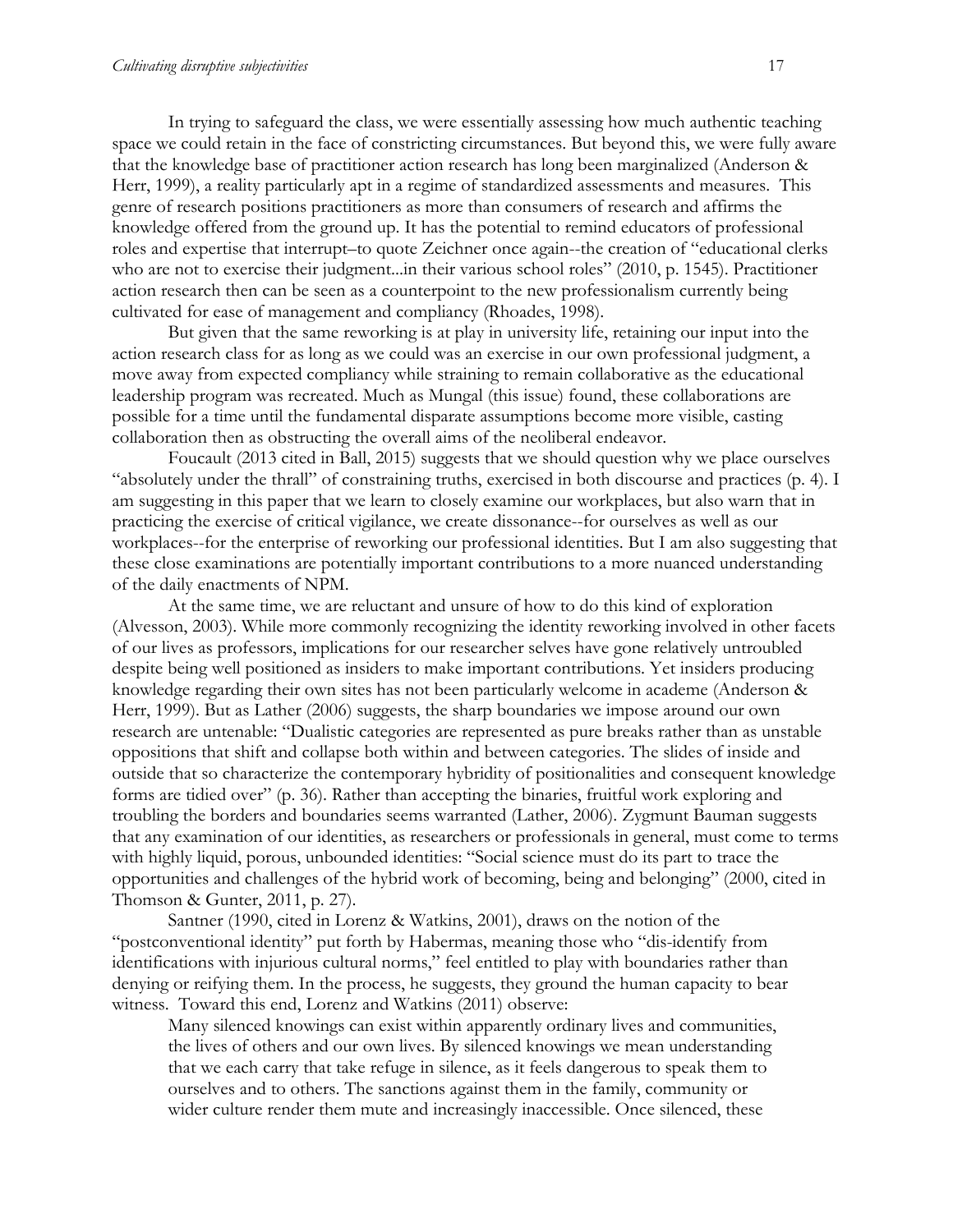knowings are no longer available to inform our lives, to strengthen our moral discernment. (pp. 1-2).

But Lorenz and Watkins suggest that, should we pursue them, our own individual identity workings "also includes something for the culture," providing a lens through which we see through and bring to consciousness (2011, p. 13). Only via these more permeable membranes can we register the narratives that will ultimately help us re-imagine the structures of which we are a part (Lorenz & Watkins, 2011).

#### **References**

- Alvesson, M. (2003). Methodology for close up studies–struggling with closeness and closure. *Higher Education, 46,* 167-193. <http://dx.doi.org/10.1023/A:1024716513774>
- Anderson, G. L. (2009). *Advocacy leadership: Toward a post-reform agenda in education.*  New York, NY: Routledge.
- Anderson, G. L. & Cohen, M. (2015). Redesigning the identities of teachers and leaders: A framework for studying new professionalism and educator resistance. *Education Policy Analysis Archives*, *23* (85). Retrieved from http://epaa.asu.edu/ojs/article/view/2086.
- Anderson, G. L., & Herr, K. (2010). *Critical consciousness, inc.: From generative themes to the education industry in school-based inquiry*. Paper presented at the American Educational Research Association Annual Meeting, Denver, CO.
- Anderson, G. L., & Herr, K. (1999). The new paradigm wars: Is there room for rigorous practitioner knowledge in schools and universities? *Educational Researcher, 28*(5), 12-21 & 40.
- Anderson, G. L., Herrk, K, & Nihlen, A. S. (2007). *Studying your own school: An educator's guide to practitioner action research (second edition).* Thousand Oaks, CA: Corwin Press.
- Au, W. (2011). Teaching under the new Taylorism: high-stakes testing and the standardization of the 21st century curriculum. *Journal of Curriculum Studies, 43*(1), 25-45. <http://dx.doi.org/10.1080/00220272.2010.521261>
- Ball, S. J. (2015). Subjectivity as a site of struggle: refusing neoliberalism? *British Journal of Sociology of Education.* http://dx.doi.org/10.1080/014225692.2015.1044072.
- Ball, S. J. (2003). The teacher's soul and the terrors of performativity. *Journal of Education Policy, 18*(2), 215-228. <http://dx.doi.org/10.1080/0268093022000043065>
- Ball, S. J., & Olmedo, A. (2013). Care of the self, resistance and subjectivity under neoliberal governmentalities. *Cultural Studies in Education, 54*(1), 85-96.
- Barry, J., Chandler, J., & Clark, H. (2001). Between the ivory tower and the academic assembly line. *Journal of Management Studies, 38*(1), 87-102.<http://dx.doi.org/10.1111/1467-6486.00229>
- Bosman, J. (2015, February 16). 2016 ambitions seen in bid for Wisconsin cuts. *NY Times,*  http://www.nytimes.com/2015/02/17/us/politics/scott-walker-universitywisconsin.html?\_r=0
- Brannick, T., & Coghlan, D. (2007). In defense of being "native": The case for insider academic research. *Organizational Research Methods, 10*(1), 59-74. <http://dx.doi.org/10.1177/1094428106289253>
- Bullough, Jr. R. V., & Pinnegar, S. (2001). Guidelines for quality in autobiographical forms of self-study research. *Educational Researcher, 30,* 13-21. <http://dx.doi.org/10.3102/0013189X030003013>

Chandler, J., Barry, J., & Clark, H. (2002). Stressing academe: The wear and tear of the New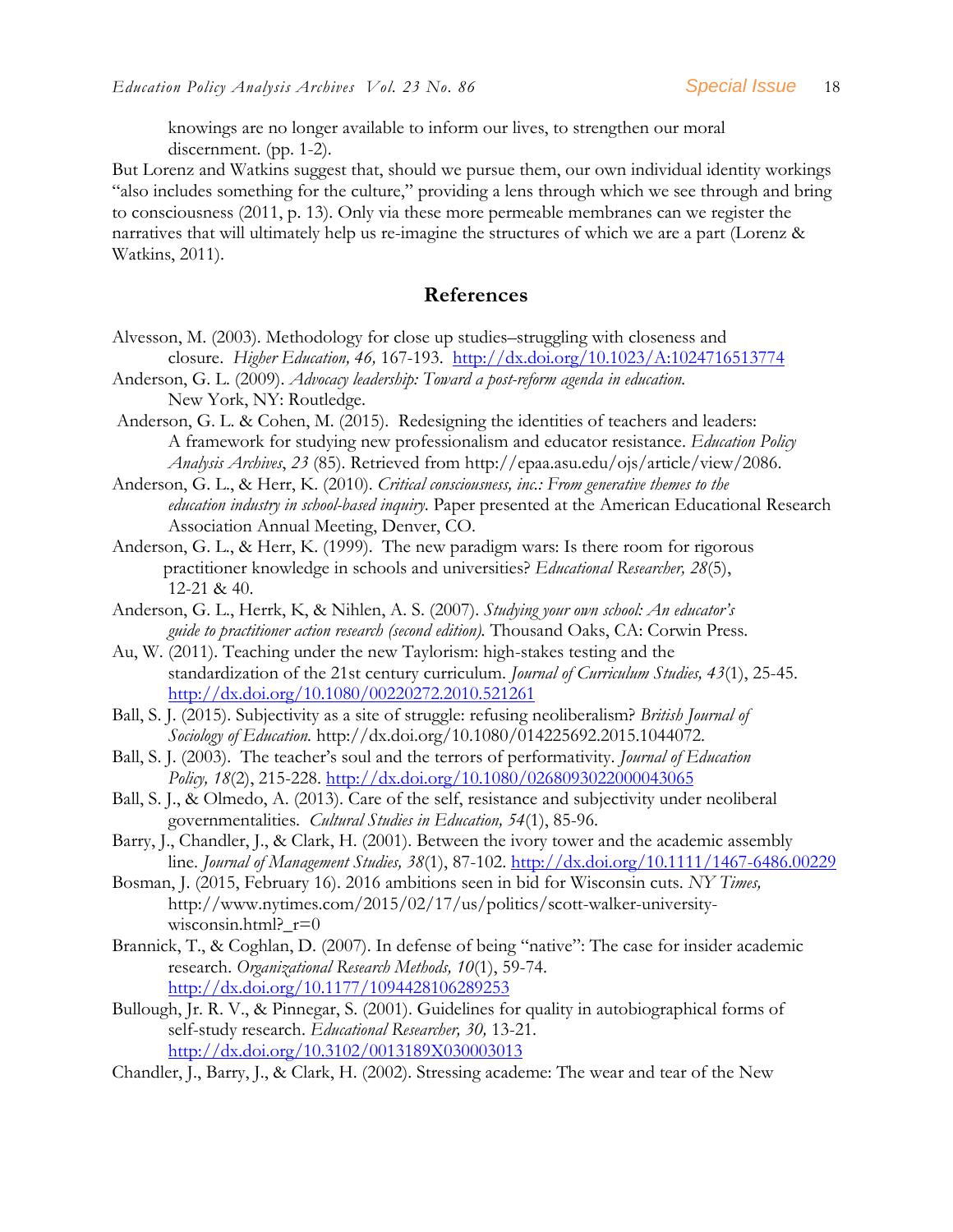Public Management. *Human Relations, 55*(9), 1051-1069. <http://dx.doi.org/10.1177/0018726702055009019>

- Cochran-Smith, M., & Lytle, S. (2009). *Inquiry as stance: Practitioner research for the next generation.* New York, NY: Teachers College Press.
- Cohen, M. (2014). 'In the back of our minds always': Reflexivity as resistance for the performing principal. *International Journal of Leadership in Education, 17*(1), 1-22. <http://dx.doi.org/10.1080/13603124.2013.804208>
- Denzin, N. K. (2006). Analytic autoethnography, or déjà vu all over again. *Journal of Contemporary Ethnography, 35,* 419-428. <http://dx.doi.org/10.1177/0891241606286985>
- Ellis, C. S., & Bochner, A. (2000). Autoethnography, personal narrative, reflexivity: Researcher as subject. In N. Denzin & Y. Lincoln (Eds.), *The Handbook of Qualitative Research* (pp. 733-768). Thousand Oaks, CA: Sage.
- Evetts, J. (2009). New professionalism and the New Public Management: Changes, continuities and consequences. *Comparative Sociology, 8,* 247-266. <http://dx.doi.org/10.1163/156913309X421655>
- Evetts, J. (2011). A new professionalism? Challenges and opportunities. *Current Sociology, 59*(4), 406-422. <http://dx.doi.org/10.1177/0011392111402585>
- Fuller, E. J., & Hollingworth, L. (2014). A bridge too far? Challenges in evaluating principal effectiveness. *Educational Administration Quarterly, 50*(3), 466-499. <http://dx.doi.org/10.1177/0013161X13506595>
- Giroux, H. (2002). Neoliberalism, corporate culture, and the promise of higher education: The university as a Democratic public sphere. *Harvard Educational Review, 72*(4), 425-463. <http://dx.doi.org/10.17763/haer.72.4.0515nr62324n71p1>
- Hall, D. (2013). Drawing a veil over managerialism: Leadership and the discursive disguise of the New Public Management. *Journal of Educational Administration and History, 45*(3), 267-282. <http://dx.doi.org/10.1080/00220620.2013.771154>
- Hall, D., Gunter, H., & Bragg, J. (2013). Leadership, New Public Management and the re-modelling and regulation of teacher identities. *International Journal of Leadership in Education, 16*(2), 173-190. <http://dx.doi.org/10.1080/13603124.2012.688875>
- Halquist, D., & Musanti, S. I. (2010). Critical incidents and reflection: Turning points that challenge the researcher and create opportunities for knowing. *International Journal of Qualitative Studies in Education, 23*(4), 449-461. <http://dx.doi.org/10.1080/09518398.2010.492811>
- Herr, K. (2005). Administrators mandating mediation: tools of institutional violence cloaked in the discourse of reconciliation. *International Journal of Leadership in Education, 8*(1), 21-33. <http://dx.doi.org/10.1080/1360312042000296010>
- Herr, K., & Price, J. (2013). Knowledge, power and identity and the remarginalization of practitioner research. Paper presented at the American Educational Research Association Annual Meeting, San Francisco, CA.
- Hoeber, L., & Kerwin, S. (2013). Exploring the experiences of female sport fans: A collaborative self-ethnography. *Sport Management Review, 16,* 326-336. <http://dx.doi.org/10.1016/j.smr.2012.12.002>
- Hoffman, D. M., Blasi, B., Culum, B., Dragsic, Z., Ewen, A., Horta, H., Nokkala, T., Rios-Aguilar, C. (2014). The methodological illumination of a blind spot: information and communication technology and international research team dynamics in a higher education research program. *Higher Education, 67,* 473-495. <http://dx.doi.org/10.1007/s10734-013-9692-y>
- Kaihlavirta, A., Isomöttönen, V., & Kärkkäinen, T (2015) A self-ethnographic investigation of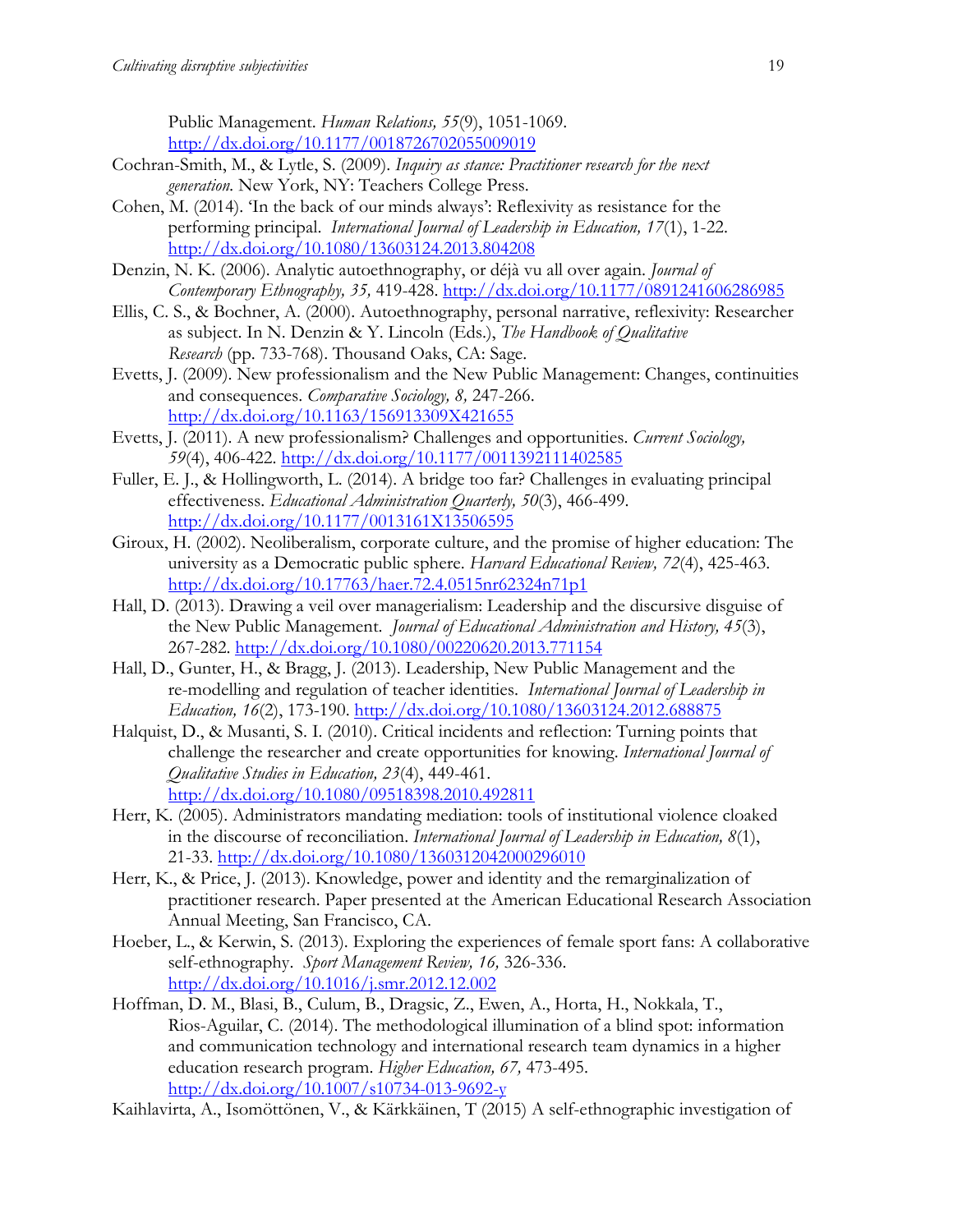continuing education program in engineering arising from economic structural change, *Studies in Continuing Education, 37* (1), 99-114, <http://dx.doi.org/10.1080/0158037X.2014.983436>

- Knight, S. L., Edmonson, J., Lloyd, G., Arbaugh, F., Nolan, J., Whitney, E. & McDonald, P. (2012). Examining the complexity of assessment and accountability in teacher education. *Journal of Teacher Education, 63*(5), 301-303.<http://dx.doi.org/10.1177/0022487112460200>
- Lather, P. (2006). Paradigm proliferation as a good thing to think with: Teaching research in education as a wild profusion. *International Journal of Qualitative Studies in Education, 19*(1), 35-57.<http://dx.doi.org/10.1080/09518390500450144>
- Lorenz, H. S., & Watkins, M. (2001). Silenced knowings, forgotten springs: Paths to healing in the wake of colonialism. *Radical Psychology, 2*. Found at <http://www.radpsynet.org/journal/vol2-2/lorenz-watkins.html>
- Loughran, J. (2007). Researching teacher education practices: Responding to the challenges, demands and expectations of self-study. *Journal of Teacher Education, 58,* 12-20. <http://dx.doi.org/10.1177/0022487106296217>
- Mungal, A. S. (2015). Hybridized teacher education programs: A missed opportunity from the forced partnership between university-based and alternative teacher preparation? *Education Policy Analysis Archives*, *23* (89). Retrieved from http://epaa.asu.edu/ojs/article/view/2096.
- Price, J., & Herr, K. (2013). Pedagogy with/in action research method: The potential of the critical incident for critical educators. Paper presented at the American Educational Research Association Annual Meeting, San Francisco, CA.
- Reed, M. I. (2002). New managerialism and new forms of organizational control in UK higher education. *Management Research News, 25*(8/9/10), 158-162.
- Rhoades, G. (1998). *Managed professionals: Unionized faculty and restructuring academic labor.* Albany, NY: State University of New York Press.
- Schon, D. A. (1995). The new scholarship requires a new epistemology. *Change: The Magazine of Higher Learning, 27*(6), 27-34. <http://dx.doi.org/10.1080/00091383.1995.10544673>
- Scott, J. C. (1990). *Domination and the arts of resistance: Hidden transcripts.* New Haven, CT: Yale University Press.
- Thomas, R., & Davies, A. (2005). Theorizing the micro-politics of resistance: New public management and managerial identities in the UK public services. *Organization Studies, 26*(5), 683-706.<http://dx.doi.org/10.1177/0170840605051821>
- Thomas, R., & Davies, A. (2002). Gender and new public management: Reconstituting academic subjectivities. *Gender, Work and Organization, 9*(4), 372-397. <http://dx.doi.org/10.1111/1468-0432.00165>
- Thomson, P., & Gunter, H. (2011). Inside, outside, upside down: The fluidity of academic researcher "identity" in working with/in school. *International Journal of Research & Method in Education, 34*(1), 17-30. <http://dx.doi.org/10.1080/1743727X.2011.552309>
- Tripp, D. (2012). *Critical incidents in teaching: Developing professional judgment.*  New York, NY: Routledge. Tripp, D. (1990). Socially critical action research. *Theory into Practice, 29*(3), 158-166. <http://dx.doi.org/10.1080/00405849009543449>
- Ward, S. C. (2011). The machinations of managerialism: New public management and the diminishing power of professionals. *Journal of Cultural Economy, 4*(2), 205-215. <http://dx.doi.org/10.1080/17530350.2011.563072>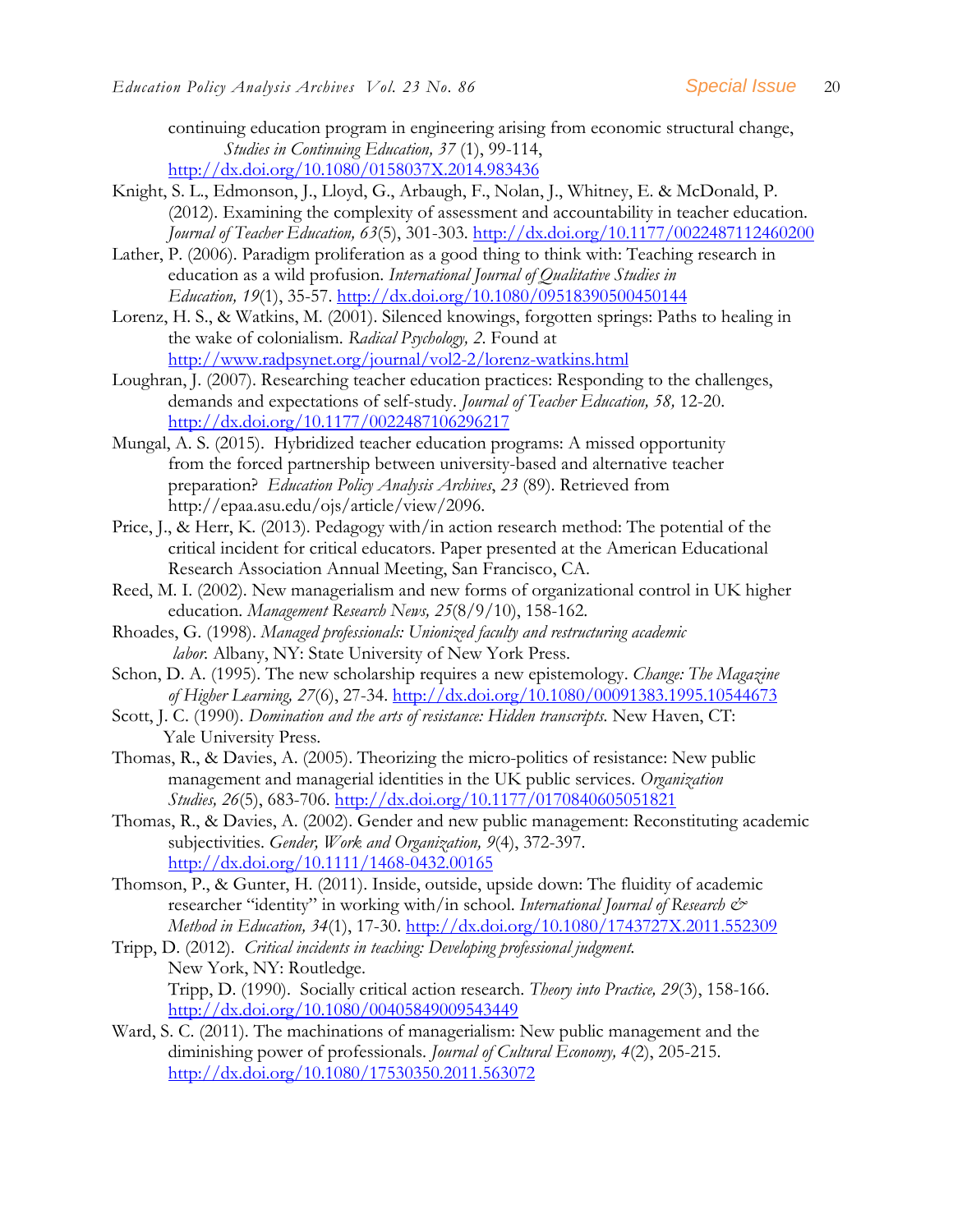- Ylimaki, R. M. (2012). Curriculum leadership in a conservative era. *Educational Administration Quarterly, 48*(2), 304-346.<http://dx.doi.org/10.1177/0013161X11427393>
- Zeichner, K. (2010). Competition, economic rationalization, increased surveillance, and attacks on diversity: Neo-liberalism and the transformation of teacher education in the U.S. *Teaching and Teacher Education, 26,* 1544-1552. <http://dx.doi.org/10.1016/j.tate.2010.06.004>
- Zeichner, K., & Gore, J. (1995). Using action research as a vehicle for student teacher reflection: A social reconstructionist approach. In S. Noffke & B. Stevenson (Eds.), *Practically critical: An invitation to action research in education* (13-30)*.* New York, NY: Teachers College Press.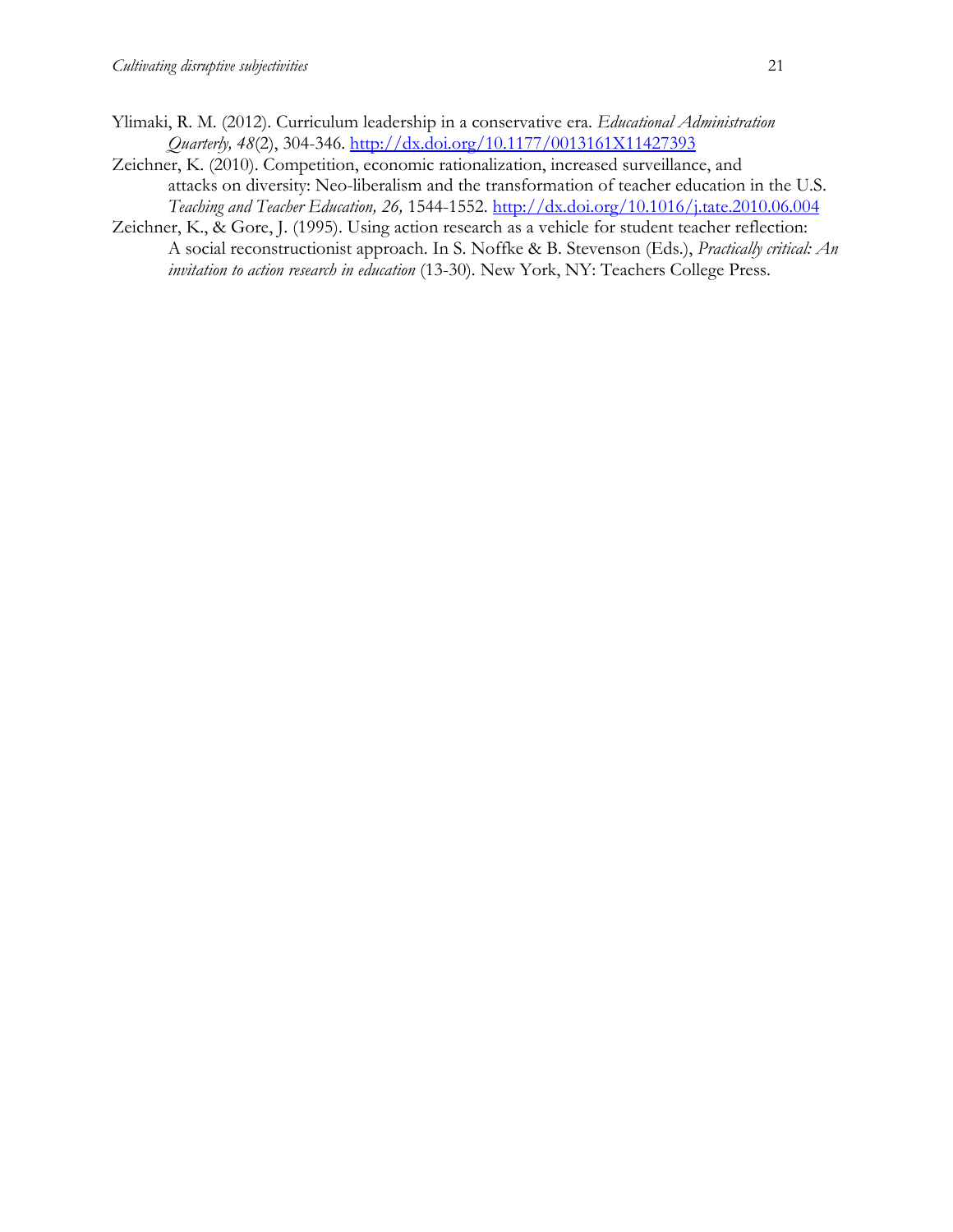#### **About the Author**

#### **Kathryn Herr**

Montclair State University

[herrk@mail.montclair.edu](mailto:herrk@mail.montclair.edu)

Kathryn Herr is a professor in the Department of Educational Foundations in the College of Education and Human Services at Montclair State University, Montclair, NJ. She currently primarily teaches qualitative and action research. Recent publications include *The Action Research Dissertation: A Guide for Students and Faculty* (2015, Sage), with co-author, Gary Anderson.

#### **About the Guest Editors**

#### **Gary L. Anderson**

New York University [gary.anderson@nyu.edu](mailto:gary.anderson@nyu.edu)

Gary L. Anderson is a professor of Educational Leadership in the Steinhardt School of Culture, Education, and Human Development at New York University. A former high school teacher and principal, he has published on topics such as educational policy and leadership, critical ethnography, action research, and school micro-politics. His most recent books include: *The Action Research Dissertation: A Guide for Students and Faculty* (2015, Sage), with Kathryn Herr, and *Advocacy Leadership: Toward a Post-Reform Agenda* (2009, Routledge).

#### **Kathryn Herr**

Montclair State University

[herrk@mail.montclair.edu](mailto:herrk@mail.montclair.edu)

Kathryn Herr is a professor in the Department of Educational Foundations in the College of Education and Human Services at Montclair State University, Montclair, NJ. She currently primarily teaches qualitative and action research. Recent publications include *The Action Research Dissertation: A Guide for Students and Faculty* (2015, Sage), with co-author, Gary Anderson.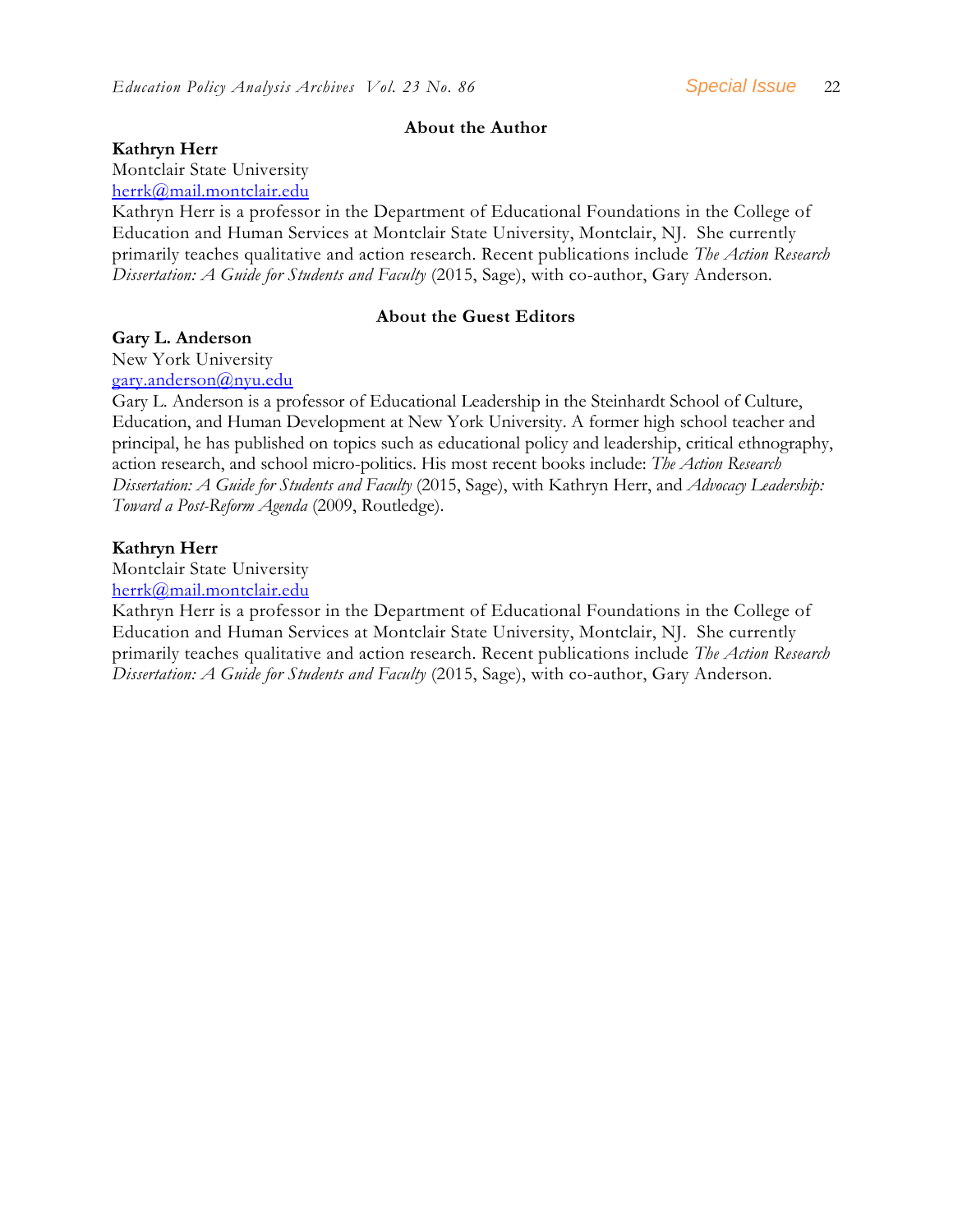#### **SPECIAL ISSUE New Public Management and the New Professionalism in Education: Compliance, Appropriation and Resistance**

# education policy analysis archives

Volume 23 Number 93 September 14<sup>th</sup>, 2015 ISSN 1068-2341

@ **SOME RIGHTS RESERVED** Readers are free to copy, display, and distribute this article, as long as the work is attributed to the author(s) and **Education Policy Analysis Archives,** it is distributed for noncommercial purposes only, and no alteration or transformation is made in the work. More details of this Creative Commons license are available at

http://creativecommons.org/licenses/by-nc-sa/3.0/. All other uses must be approved by the author(s) or **EPAA**. **EPAA** is published by the Mary Lou Fulton Institute and Graduate School of Education at Arizona State University Articles are indexed in CIRC (Clasificación Integrada de Revistas Científicas, Spain), DIALNET (Spain), [Directory of Open Access Journals,](http://www.doaj.org/) EBSCO Education Research Complete, ERIC, Education Full Text (H.W. Wilson), QUALIS A2 (Brazil), SCImago Journal Rank; SCOPUS, SOCOLAR (China).

Please contribute commentaries at http://epaa.info/wordpress/ and send errata notes to Gustavo E. Fischman [fischman@asu.edu](mailto:fischman@asu.edu)

**Join EPAA's Facebook community** at<https://www.facebook.com/EPAAAAPE> and **Twitter feed** @epaa\_aape.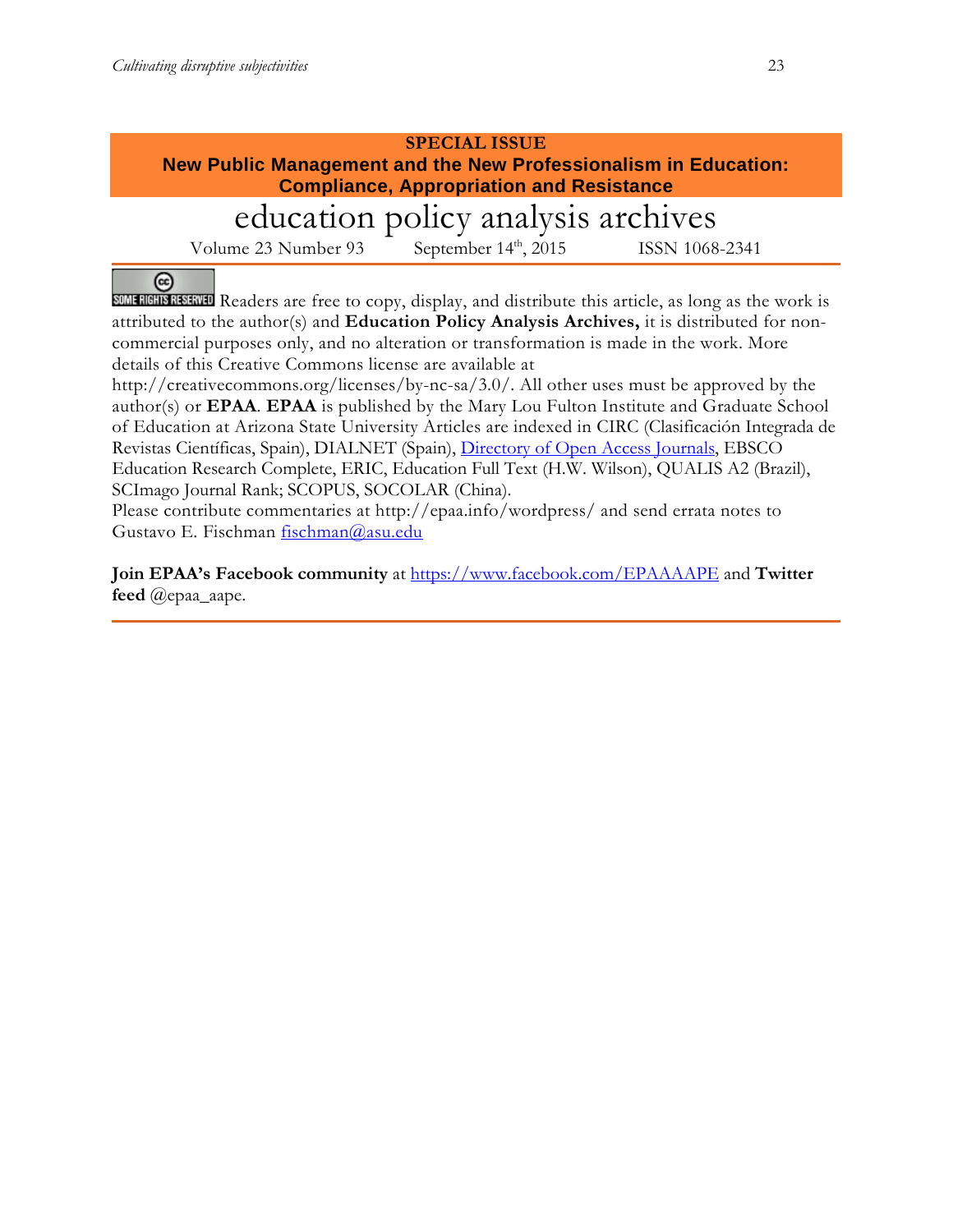### education policy analysis archives editorial board

Editor **Gustavo E. Fischman** (Arizona State University) Associate Editors: **Audrey Amrein-Beardsley** (Arizona State University) & **Jeanne M. Powers** (Arizona State University)

**David C. Berliner** Arizona State University **William Mathis** University of Colorado, Boulder **Robert Bickel** Marshall University **Tristan McCowan** Institute of Education, London **Eric Camburn** University of Wisconsin, Madison | Michele S. Moses University of Colorado, Boulder **Wendy C. Chi\*** University of Colorado, Boulder **Julianne Moss** University of Melbourne **Casey Cobb** University of Connecticut **Sharon Nichols** University of Texas, San Antonio **Arnold Danzig** Arizona State University **Noga O'Connor** University of Iowa **Antonia Darder** University of Illinois, Urbana-Champaign **Linda Darling-Hammond** Stanford University **Laurence Parker** University of Illinois, Urbana-**Chad d'Entremont** Strategies for Children **Susan L. Robertson** Bristol University **John Diamond** Harvard University **John Rogers** University of California, Los Angeles **Tara Donahue** Learning Point Associates **A. G. Rud** Purdue University **Christopher Joseph Frey** Bowling Green State University **Melissa Lynn Freeman\*** Adams State College **Kimberly Scott** Arizona State University **Amy Garrett Dikkers** University of Minnesota **Dorothy Shipps** Baruch College/CUNY **Gene V Glass** Arizona State University **Maria Teresa Tatto** Michigan State University **Ronald Glass** University of California, Santa Cruz **Larisa Warhol** University of Connecticut **Harvey Goldstein** Bristol University **Cally Waite** Social Science Research Council **Jacob P. K. Gross** Indiana University **John Weathers** University of Colorado, Colorado **Eric M. Haas** WestEd **Kevin Welner** University of Colorado, Boulder **Kimberly Joy Howard\*** University of Southern California **Aimee Howley** Ohio University **Terrence G. Wiley** Arizona State University **Craig Howley** Ohio University **John Willinsky** Stanford University

**Jessica Allen** University of Colorado, Boulder **Christopher Lubienski** University of Illinois, Urbana-Champaign **Gary Anderson** New York University **Sarah Lubienski University of Illinois**, Urbana-Champaign **Michael W. Apple** University of Wisconsin, Madison **Samuel R. Lucas** University of California, Berkeley **Angela Arzubiaga** Arizona State University **Maria Martinez-Coslo** University of Texas, Arlington **Henry Braun** Boston College **Heinrich Mintrop** University of California, Berkeley **João Paraskveva** University of Massachusetts, Dartmouth Champaign **Sherman Dorn** University of South Florida **Felicia C. Sanders** The Pennsylvania State University **Janelle Scott** University of California, Berkeley Springs

**Ed Wiley** University of Colorado, Boulder

**Steve Klees** University of Maryland **Kyo Yamashiro** University of California, Los Angeles **Jaekyung Lee** SUNY Buffalo \* \* Members of the New Scholars Board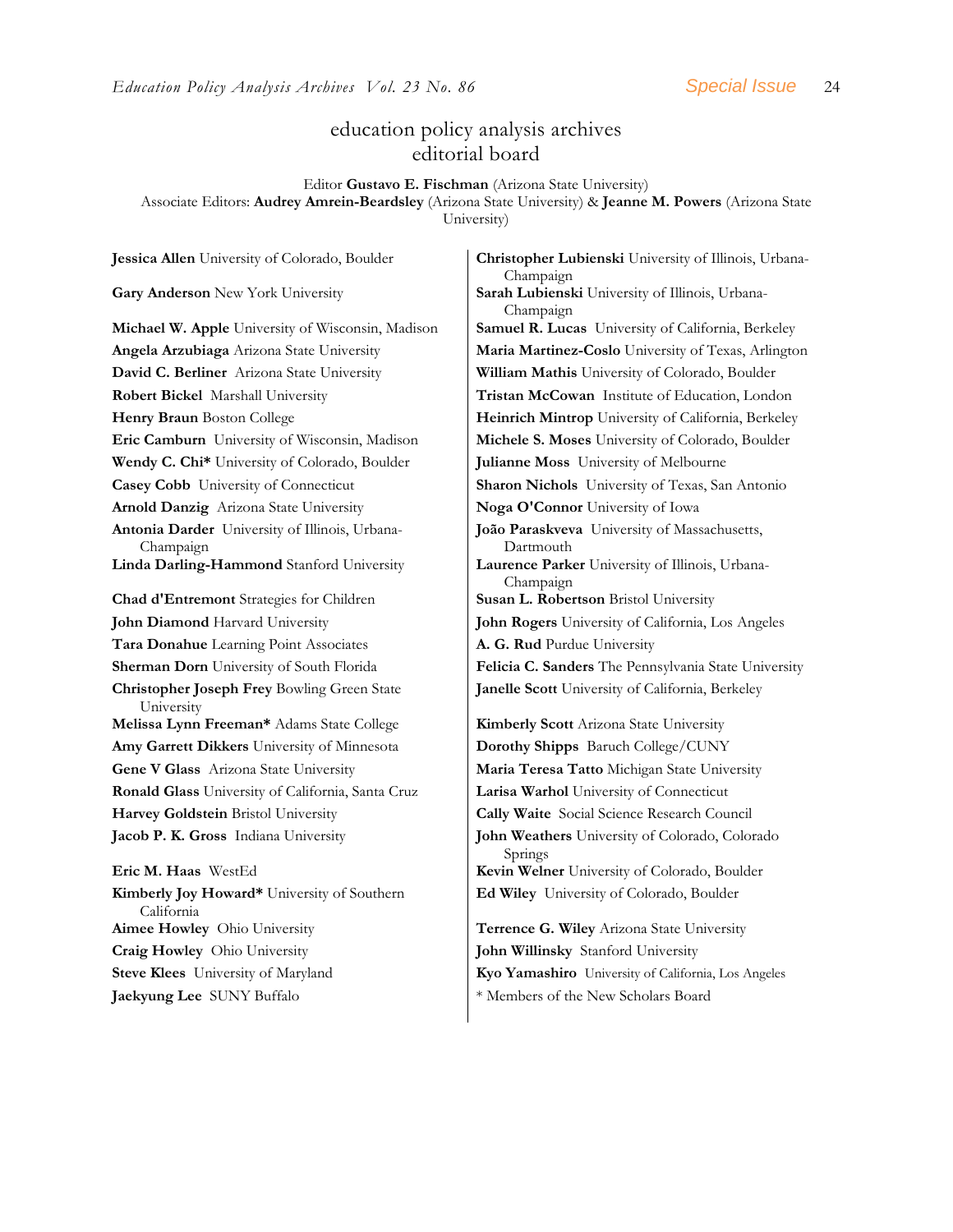## archivos analíticos de políticas educativas consejo editorial

Editor: **Gustavo E. Fischman** (Arizona State University) Editores. Asociados **Jason Beech** (Universidad de San Andrés) y **Jesús Romero Morante** (Universidad de Cantabria)

| Armando Alcántara Santuario Instituto de<br>Investigaciones sobre la Universidad y la Educación,<br>UNAM México          | Fanni Muñoz Pontificia Universidad Católica de Perú              |
|--------------------------------------------------------------------------------------------------------------------------|------------------------------------------------------------------|
| Claudio Almonacid Universidad Metropolitana de                                                                           | Imanol Ordorika Instituto de Investigaciones                     |
| Ciencias de la Educación, Chile                                                                                          | Economicas - UNAM, México                                        |
| Pilar Arnaiz Sánchez Universidad de Murcia, España                                                                       | Maria Cristina Parra Sandoval Universidad de Zulia,<br>Venezuela |
| Xavier Besalú Costa Universitat de Girona, España                                                                        | Miguel A. Pereyra Universidad de Granada, España                 |
| Jose Joaquin Brunner Universidad Diego Portales,                                                                         | Monica Pini Universidad Nacional de San Martín,                  |
| Chile                                                                                                                    | Argentina                                                        |
| Damián Canales Sánchez Instituto Nacional para la<br>Evaluación de la Educación, México                                  | Paula Razquin UNESCO, Francia                                    |
| María Caridad García Universidad Católica del Norte,<br>Chile                                                            | Ignacio Rivas Flores Universidad de Málaga, España               |
| Raimundo Cuesta Fernández IES Fray Luis de León,                                                                         | Daniel Schugurensky Universidad de Toronto-Ontario               |
| España                                                                                                                   | Institute of Studies in Education, Canadá                        |
| Marco Antonio Delgado Fuentes Universidad                                                                                | Orlando Pulido Chaves Universidad Pedagógica                     |
| Iberoamericana, México                                                                                                   | Nacional, Colombia                                               |
| Inés Dussel FLACSO, Argentina                                                                                            | José Gregorio Rodríguez Universidad Nacional de<br>Colombia      |
| Rafael Feito Alonso Universidad Complutense de                                                                           | Miriam Rodríguez Vargas Universidad Autónoma de                  |
| Madrid, España                                                                                                           | Tamaulipas, México                                               |
| Pedro Flores Crespo Universidad Iberoamericana,                                                                          | Mario Rueda Beltrán Instituto de Investigaciones sobre           |
| México                                                                                                                   | la Universidad y la Educación, UNAM México                       |
| Verónica García Martínez Universidad Juárez                                                                              | José Luis San Fabián Maroto Universidad de Oviedo,               |
| Autónoma de Tabasco, México                                                                                              | España                                                           |
| Francisco F. García Pérez Universidad de Sevilla,                                                                        | Yengny Marisol Silva Laya Universidad                            |
| España                                                                                                                   | Iberoamericana, México                                           |
| Edna Luna Serrano Universidad Autónoma de Baja<br>California, México                                                     | Aida Terrón Bañuelos Universidad de Oviedo, España               |
| Alma Maldonado Departamento de Investigaciones<br>Educativas, Centro de Investigación y de Estudios<br>Avanzados, México | Jurjo Torres Santomé Universidad de la Coruña,<br>España         |
| Alejandro Márquez Jiménez Instituto de<br>Investigaciones sobre la Universidad y la Educación,<br>UNAM México            | Antoni Verger Planells University of Amsterdam,<br>Holanda       |
| José Felipe Martínez Fernández University of                                                                             | Mario Yapu Universidad Para la Investigación                     |
| California Los Angeles, USA                                                                                              | Estratégica, Bolivia                                             |